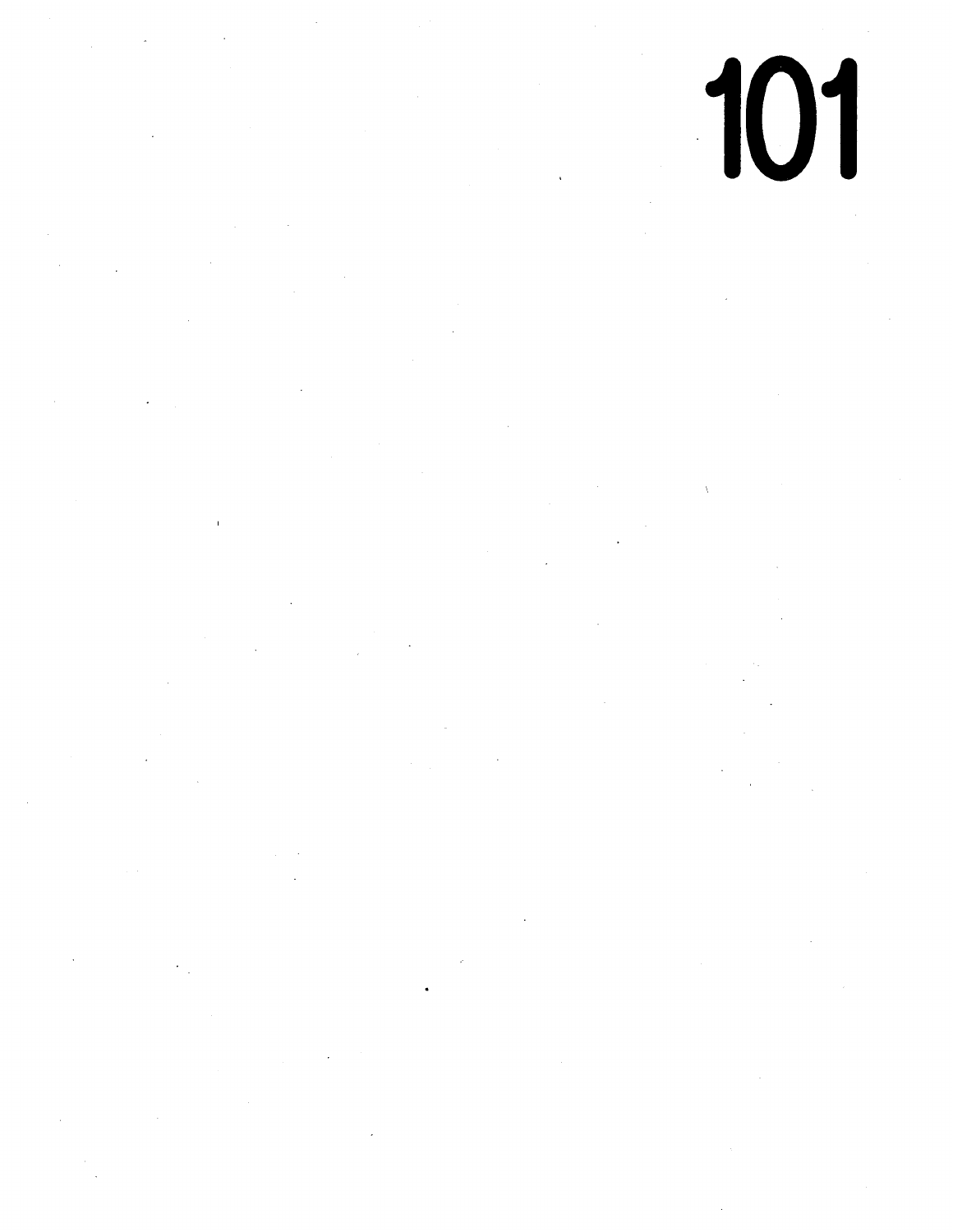```
1 / *
2 * IBM Hot Plug Controller Driver
3 *
        Written By: Jyoti Shah, IBM Corporation
\frac{5}{6}6 * Copyright (c) 2001−2002 IBM Corp.
7 *
8 * All rights reserved.
 9 *
10 * This program is free software; you can redistribute it and/or modify
11 * it under the terms of the GNU General Public License as published by
12 * the Free Software Foundation; either version 2 of the License, or (at
13 * your option) any later version.
\frac{14}{15}* This program is distributed in the hope that it will be useful, but
16 * WITHOUT ANY WARRANTY; without even the implied warranty of
17 * MERCHANTABILITY OR FITNESS FOR A PARTICULAR PURPOSE, GOOD TITLE or
<sup>18</sup> * NON INFRINGEMENT. See the GNU General Public License for more<br><sup>19</sup> * details.
        detajls.
rac{20}{21}* You should have received a copy of the GNU General Public License
22 * along with this program; if not, write to the Free Software
23 * Foundation, Inc., 675 Mass Ave, Cambridge, MA 02139, USA.
rac{24}{25}25 * Send feedback to <gregkh@us.ibm.com>
26 * <jshah@us.ibm.com>
27 *
28 */
29
30 #include <linux/wait.h>
31 #include <linux/time.h>
32 #include <linux/module.h>
33 #include <linux/pci.h>
34 #include <linux/smp_lock.h>
35 #include "ibmphp.h"
36
37 static int to_debug = FALSE;
                                                            38 #define debug_polling(fmt, arg...) do { if (to_debug) debug (fmt, arg); } while (0)
39
40 //−−−−−−−−−−−−−−−−−−−−−−−−−−−−−−−−−−−−−−−−−−−−−−−−−−−−−−−−−−−−−−−−−−−−−−−−−−−−
41 // timeout values<br>42 //----------------
42 //−−−−−−−−−−−−−−−−−−−−−−−−−−−−−−−−−−−−−−−−−−−−−−−−−−−−−−−−−−−−−−−−−−−−−−−−−−−−
43 #define CMD_COMPLETE_TOUT_SEC 60 // give HPC 60 sec to finish cmd
44 #define HPC_CTLR_WORKING_TOUT 60 // give HPC 60 sec to finish cmd
45 #define HPC_GETACCESS_TIMEOUT 60 // seconds
46 #define POLL_INTERVAL_SEC 2 // poll HPC every 2 seconds
47 #define POLL_LATCH_CNT 5 // poll latch 5 times, then poll slots
48<br>4949 //−−−−−−−−−−−−−−−−−−−−−−−−−−−−−−−−−−−−−−−−−−−−−−−−−−−−−−−−−−−−−−−−−−−−−−−−−−−−
50 // Winnipeg Architected Register Offsets
51 //−−−−−−−−−−−−−−−−−−−−−−−−−−−−−−−−−−−−−−−−−−−−−−−−−−−−−−−−−−−−−−−−−−−−−−−−−−−−
% #define WPG_I2CMBUFL_OFFSET 0x08 // I2C Message Buffer Low<br>% #define WPG_I2CMOSUP_OFFSET 0x10 // I2C Master Operation Setup Reg<br># #define WPG_I2CMCNTL_OFFSET 0x20 // I2C Master Control Register<br>% #define WPG_I2CPARM_OFFS
56 #define WPG_I2CSTAT_OFFSET 0x70 // I2C Status Register
57
58 //−−−−−−−−−−−−−−−−−−−−−−−−−−−−−−−−−−−−−−−−−−−−−−−−−−−−−−−−−−−−−−−−−−−−−−−−−−−−
59 // Winnipeg Store Type commands (Add this commands to the register offset)
60 //−−−−−−−−−−−−−−−−−−−−−−−−−−−−−−−−−−−−−−−−−−−−−−−−−−−−−−−−−−−−−−−−−−−−−−−−−−−−
61 #define WPG_I2C_AND <br>62 #define WPG_I2C_OR <br>62000 // I2C OR operation
62 #define WPG_I2C_OR 0x2000 // I2C OR operation
63
64 //−−−−−−−−−−−−−−−−−−−−−−−−−−−−−−−−−−−−−−−−−−−−−−−−−−−−−−−−−−−−−−−−−−−−−−−−−−−−
65 // Command set for I2C Master Operation Setup Regisetr
66 //−−−−−−−−−−−−−−−−−−−−−−−−−−−−−−−−−−−−−−−−−−−−−−−−−−−−−−−−−−−−−−−−−−−−−−−−−−−−
67 #define WPG_READATADDR_MASK 0x00010000 // read,bytes,I2C shifted,index
                                                   0x40010000 // write,bytes,I2C shifted,index<br>0x10010000
69 #define WPG_READDIRECT_MASK 0x10010000
    #define WPG_WRITEDIRECT_MASK
71
72
73 //−−−−−−−−−−−−−−−−−−−−−−−−−−−−−−−−−−−−−−−−−−−−−−−−−−−−−−−−−−−−−−−−−−−−−−−−−−−−
74 // bit masks for I2C Master Control Register
75 //−−−−−−−−−−−−−−−−−−−−−−−−−−−−−−−−−−−−−−−−−−−−−−−−−−−−−−−−−−−−−−−−−−−−−−−−−−−−
76 #define WPG_I2CMCNTL_STARTOP_MASK 0x00000002 // Start the Operation
77
78 //−−−−−−−−−−−−−−−−−−−−−−−−−−−−−−−−−−−−−−−−−−−−−−−−−−−−−−−−−−−−−−−−−−−−−−−−−−−−
    \frac{1}{2}80 //−−−−−−−−−−−−−−−−−−−−−−−−−−−−−−−−−−−−−−−−−−−−−−−−−−−−−−−−−−−−−−−−−−−−−−−−−−−−
81 #define WPG_I2C_IOREMAP_SIZE 0x2044 // size of linear address interval
82
83 //−−−−−−−−−−−−−−−−−−−−−−−−−−−−−−−−−−−−−−−−−−−−−−−−−−−−−−−−−−−−−−−−−−−−−−−−−−−−
84 // command index<br>85 //----------------
85 //−−−−−−−−−−−−−−−−−−−−−−−−−−−−−−−−−−−−−−−−−−−−−−−−−−−−−−−−−−−−−−−−−−−−−−−−−−−−
86 #define WPG_1ST_SLOT_INDEX 0x01 // index − 1st slot for ctlr
87 #define WPG_CTLR_INDEX 0x0F // index − ctlr
88 #define WPG_1ST_EXTSLOT_INDEX 0x10 // index − 1st ext slot for ctlr
89 #define WPG_1ST_BUS_INDEX 0x1F // index − 1st bus for ctlr
Registered Version: Linux Kernel Support for PCI Hotplug ibmphp_hpc.c Exhibit 17.1−1 pg 1/13
```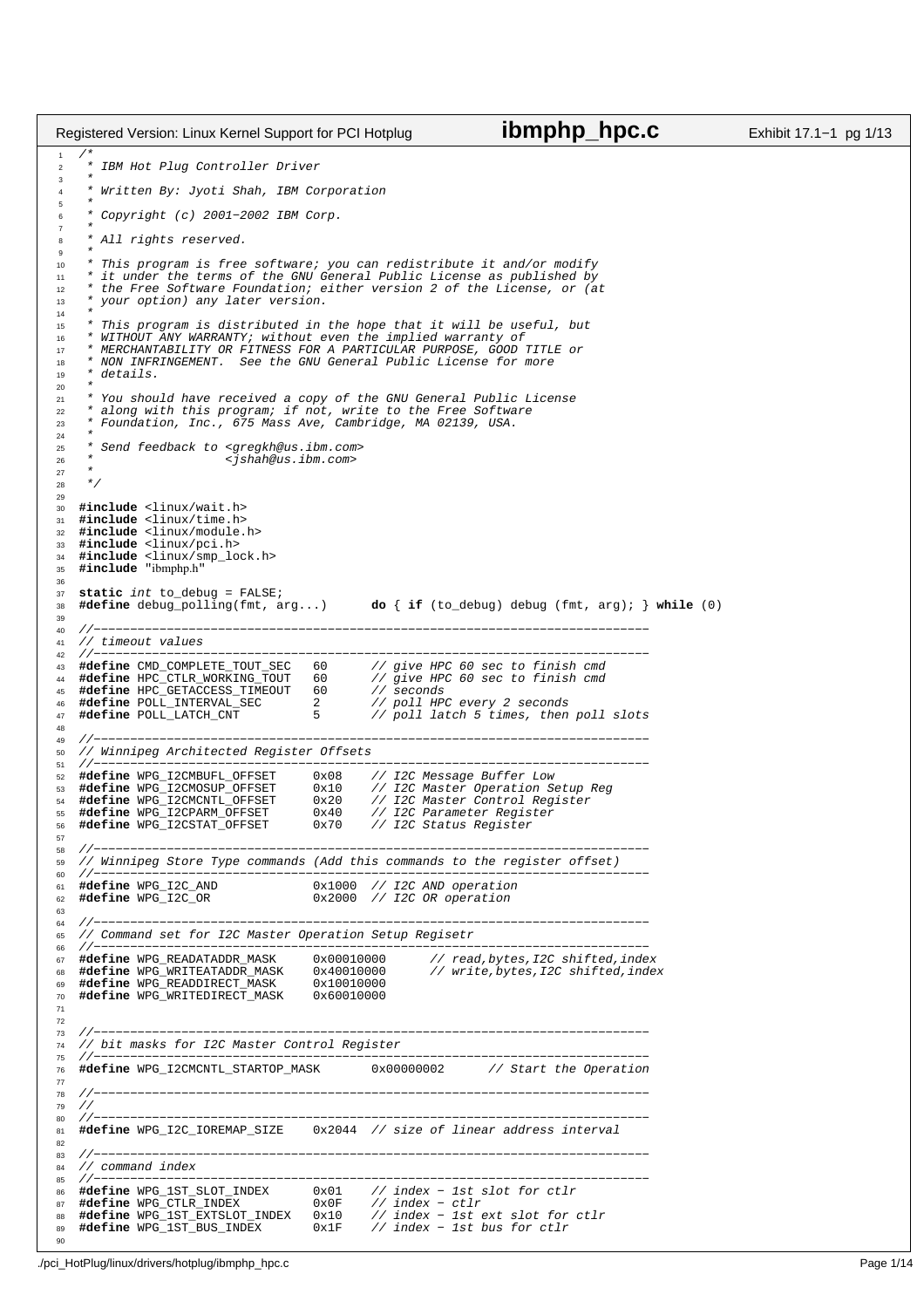//−−−−−−−−−−−−−−−−−−−−−−−−−−−−−−−−−−−−−−−−−−−−−−−−−−−−−−−−−−−−−−−−−−−−−−−−−−−− 92 // macro utilities<br>93 //---------------- //−−−−−−−−−−−−−−−−−−−−−−−−−−−−−−−−−−−−−−−−−−−−−−−−−−−−−−−−−−−−−−−−−−−−−−−−−−−− // if bits 20,22,25,26,27,29,30 are OFF return TRUE **#define** HPC\_I2CSTATUS\_CHECK(s) ((u8)((s & 0x00000A76) ? FALSE : TRUE)) //−−−−−−−−−−−−−−−−−−−−−−−−−−−−−−−−−−−−−−−−−−−−−−−−−−−−−−−−−−−−−−−−−−−−−−−−−−−− 98 // global variables<br>99 //----------------- //−−−−−−−−−−−−−−−−−−−−−−−−−−−−−−−−−−−−−−−−−−−−−−−−−−−−−−−−−−−−−−−−−−−−−−−−−−−− **static** int ibmphp\_shutdown; static int tid\_poll; <sup>102</sup> **static** struct semaphore sem\_hpcaccess; // lock access to HPC **static** struct semaphore semOperations; // lock all operations and <sup>104</sup> // access to data structures **static** struct semaphore sem\_exit; // make sure polling thread goes away //−−−−−−−−−−−−−−−−−−−−−−−−−−−−−−−−−−−−−−−−−−−−−−−−−−−−−−−−−−−−−−−−−−−−−−−−−−−− <sup>107</sup> // local function prototypes <sup>108</sup> //−−−−−−−−−−−−−−−−−−−−−−−−−−−−−−−−−−−−−−−−−−−−−−−−−−−−−−−−−−−−−−−−−−−−−−−−−−−− <sup>109</sup> **static** u8 ctrl\_read (struct controller \*, void \*, u8); <sup>110</sup> **static** u8 ctrl\_write (struct controller \*, void \*, u8, u8); **static** u8 hpc\_writecmdtoindex (u8, u8); **static** u8 hpc\_readcmdtoindex (u8, u8); <sup>113</sup> **static** void get\_hpc\_access (void); <sup>114</sup> **static** void free\_hpc\_access (void); **static** void poll\_hpc (void); **static** int update\_slot (struct slot \*, u8); **static** int process\_changeinstatus (struct slot \*, struct slot \*); <sup>118</sup> **static** int process\_changeinlatch (u8, u8, struct controller \*); **static** int hpc\_poll\_thread (void \*); **static** int hpc\_wait\_ctlr\_notworking (int, struct controller \*, void \*, u8 \*); //−−−−−−−−−−−−−−−−−−−−−−−−−−−−−−−−−−−−−−−−−−−−−−−−−−−−−−−−−−−−−−−−−−−−−−−−−−−− <br> $124$  /\*−−−−−−−−−−−−−−−−−−−−−−−−−−−−−−−−−−−−−−−−−−−−−−−−−−−−−−−−−−−−−−−−−−−−−− <sup>125</sup> \* Name: ibmphp\_hpc\_initvars \* \* Action: initialize semaphores and variables \*−−−−−−−−−−−−−−−−−−−−−−−−−−−−−−−−−−−−−−−−−−−−−−−−−−−−−−−−−−−−−−−−−−−−−\*/ void ibmphp\_hpc\_initvars (void) { 131 debug ("%s − Entry\n", \_\_FUNCTION\_); init\_MUTEX (&sem\_hpcaccess); <sup>134</sup> init\_MUTEX (&semOperations); init\_MUTEX\_LOCKED (&sem\_exit); <sup>136</sup> to\_debug = FALSE; 137  $\text{imphp\_shutdown} = \text{FALSE};$ <br>138  $\text{tid poll} = 0;$  $tid\_pol1 = 0;$  debug ("%s - Exit\n", \_FUNCTION\_); } 142<br>143 /\*−−−−−−−−−−−−−−−−−−−−−−−−−−−−−−−−−−−−−−−−−−−−−−−−−−−−−−−−−−−−−−−−−−−−−− \* Name: ctrl\_read \* \* Action: read from HPC over I2C \*<br> $149$  \* - \*−−−−−−−−−−−−−−−−−−−−−−−−−−−−−−−−−−−−−−−−−−−−−−−−−−−−−−−−−−−−−−−−−−−−−\*/ <sup>149</sup> **static** u8 ctrl\_read (struct controller \*ctlr\_ptr, void \*WPGBbar, u8 index) { u8 status; 152 int i;<br>153 void \*wpg\_addr; void \*wpg\_addr; // base addr + offset <sup>154</sup> ulong wpg\_data, // data to/from WPG LOHI format 154 ulong wpg\_data,  $\frac{1}{155}$  ultemp, data;  $\frac{1}{155}$  // actual data HILO format debug\_polling ("%s − Entry WPGBbar[%lx] index[%x] \n", \_\_FUNCTION\_\_, (ulong) WPGBbar, index); //−−−−−−−−−−−−−−−−−−−−−−−−−−−−−−−−−−−−−−−−−−−−−−−−−−−−−−−−−−−−−−−−−−−− // READ − step 1 <sup>162</sup> // read at address, byte length, I2C address (shifted), index // or read direct, byte length, index <sup>164</sup> **if** (ctlr\_ptr−>ctlr\_type == 0x02) { data = WPG\_READATADDR\_MASK; <sup>166</sup> // fill in I2C address ultemp = (ulong) ctlr\_ptr−>u.wpeg\_ctlr.i2c\_addr; ultemp = ultemp >> 1; <sup>169</sup> data |= (ultemp << 8);  $\frac{171}{171}$  // fill in index data |= (ulong) index; <sup>173</sup> } **else if** (ctlr\_ptr−>ctlr\_type == 0x04) { 174 data = WPG\_READDIRECT\_MASK; // fill in index<br> $177$  ultemp = (ulong) 177 ultemp = (ulong) index;<br>178 ultemp = ultemp << 8; ultemp = ultemp << 8;<br> $179$  data = ultemp;  $data$  = ultemp; } **else** { Registered Version: Linux Kernel Support for PCI Hotplug **ibmphp\_hpc.c** Exhibit 17.1−1 pg 2/13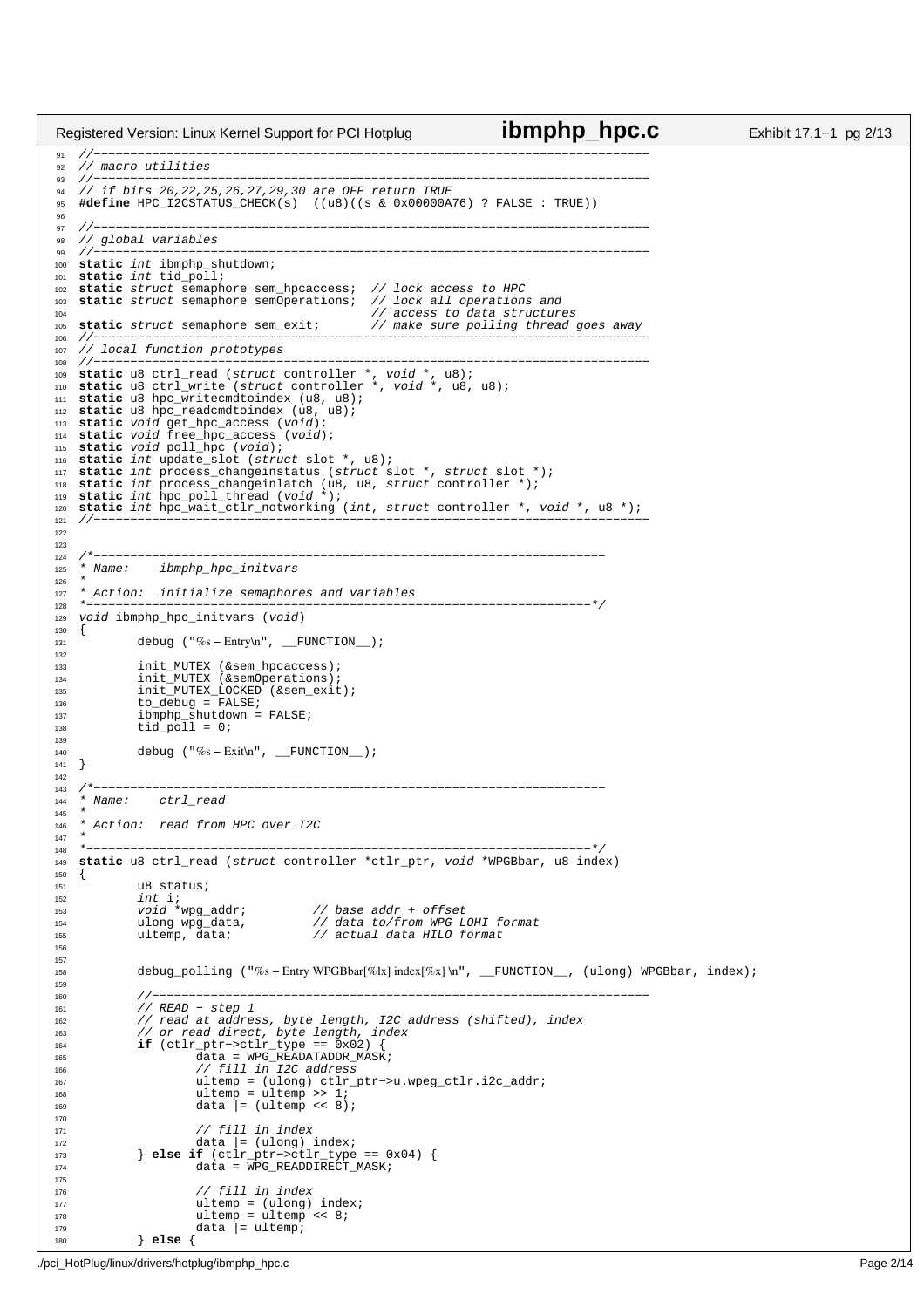181 err ("this controller type is not supported \n");<br>
182 return HPC ERROR; <sup>192</sup> return HPC\_ERROR; } <sup>185</sup> wpg\_data = swab32 (data); // swap data before writing (ulong) wpg\_addr = (ulong) WPGBbar + (ulong) WPG\_I2CMOSUP\_OFFSET; 187 writel (wpg\_data, wpg\_addr); //−−−−−−−−−−−−−−−−−−−−−−−−−−−−−−−−−−−−−−−−−−−−−−−−−−−−−−−−−−−−−−−−−−−− <sup>190</sup> // READ − step 2 : clear the message buffer data = 0x00000000; 192 wpg\_data = swab32 (data);<br>193 (ulong) wpg addr = (ulong) 193 (ulong) wpg\_addr = (ulong) WPGBbar + (ulong) WPG\_I2CMBUFL\_OFFSET;<br>194 writel (wpq data, wpq addr);  $w$ ritel (wpg\_data, wpg\_addr); //−−−−−−−−−−−−−−−−−−−−−−−−−−−−−−−−−−−−−−−−−−−−−−−−−−−−−−−−−−−−−−−−−−−− <sup>197</sup> // READ − step 3 : issue start operation, I2C master control bit 30:ON 198  $\frac{1}{2020}$  :  $\frac{1}{201}$  OR operation at  $\frac{1}{201}$  offset 0x20 data = WPG I2CMCNTL STARTOP MASK; 199 data = WPG\_I2CMCNTL\_STARTOP\_MASK;<br>200 wpg data = swab32 (data); wpg\_data = swab32 (data);<br> $201$  (ulong) wpg addr = (ulong)  $(\overline{u} \overline{0} \text{mg})$  wpg\_addr = (ulong) WPGBbar + (ulong) WPG\_I2CMCNTL\_OFFSET + (ulong) WPG\_I2C\_OR; writel (wpg\_data, wpg\_addr); //−−−−−−−−−−−−−−−−−−−−−−−−−−−−−−−−−−−−−−−−−−−−−−−−−−−−−−−−−−−−−−−−−−−− <sup>205</sup> // READ − step 4 : wait until start operation bit clears <sup>206</sup> i = CMD\_COMPLETE\_TOUT\_SEC; **while**  $(\overline{i})$  {<br> $208$  long  $\log_{10}$ delay (1 \* HZ / 100); (ulong) wpg\_addr = (ulong) WPGBbar + (ulong) WPG\_I2CMCNTL\_OFFSET; <sup>210</sup> wpg\_data = readl (wpg\_addr); data = swab32 (wpg\_data); <sup>212</sup> **if** (!(data & WPG\_I2CMCNTL\_STARTOP\_MASK)) 213 **break**;<br> $i - i$  i−−;  $rac{215}{216}$ **if** (i == 0) { 217 debug ("%s – Error : WPG timeout\n", \_\_FUNCTION\_);<br>218 return HPC\_ERROR; **return** HPC\_ERROR;  $\begin{array}{c} 219 \\ 220 \end{array}$   $\begin{array}{c} \end{array}$  //−−−−−−−−−−−−−−−−−−−−−−−−−−−−−−−−−−−−−−−−−−−−−−−−−−−−−−−−−−−−−−−−−−−− <sup>221</sup> // READ − step 5 : read I2C status register <sup>222</sup> i = CMD\_COMPLETE\_TOUT\_SEC; **while** (i) { long\_delay  $(1 * HZ / 100)$ ;<br> $225$   $(ulong)$  wpg addr =  $(ulong)$  (ulong) wpg\_addr = (ulong) WPGBbar + (ulong) WPG\_I2CSTAT\_OFFSET; <sup>226</sup> wpg\_data = readl (wpg\_addr); 227 data = swab32 (wpg\_data);<br>228 **if** (HPC I2CSTATUS CHECK) <sup>228</sup> **if** (HPC\_I2CSTATUS\_CHECK (data)) **break**;  $3 - -;$  $\Big\}$  **if** (i == 0) {<br>  $233$  debug debug ("ctrl\_read − Exit Error:I2C timeout\n"); **return** HPC\_ERROR;  $\}$  //−−−−−−−−−−−−−−−−−−−−−−−−−−−−−−−−−−−−−−−−−−−−−−−−−−−−−−−−−−−−−−−−−−−− <sup>238</sup> // READ − step 6 : get DATA <sup>239</sup> (ulong) wpg\_addr = (ulong) WPGBbar + (ulong) WPG\_I2CMBUFL\_OFFSET; wpg\_data = readl (wpg\_addr); <sup>241</sup> data = swab32 (wpg\_data); status =  $( u8 )$  data; debug\_polling ("%s − Exit index[%x] status[%x]\n", \_\_FUNCTION\_\_, index, status); **return** (status);  $\rightarrow$  /\*−−−−−−−−−−−−−−−−−−−−−−−−−−−−−−−−−−−−−−−−−−−−−−−−−−−−−−−−−−−−−−−−−−−−−− \* Name: ctrl\_write 252<br>253 \* Action: write to HPC over I2C \* \* Return 0 or error codes \*−−−−−−−−−−−−−−−−−−−−−−−−−−−−−−−−−−−−−−−−−−−−−−−−−−−−−−−−−−−−−−−−−−−−−\*/ <sup>257</sup> **static** u8 ctrl\_write (struct controller \*ctlr\_ptr, void \*WPGBbar, u8 index, u8 cmd) {<br>259 u8 rc;<br>*void* \*wpg\_addr;<br>ulong wpg\_data, void \*wpg\_addr; // base addr + offset <sup>261</sup> ulong wpg\_data, // data to/from WPG LOHI format 262 ultemp, data;  $\frac{1}{263}$  // actual data HILO format  $int$  int debug\_polling ("%s − Entry WPGBbar[%lx] index[%x] cmd[%x]\n", \_\_FUNCTION\_\_, (ulong) WPGBbar, index, cmd); 268  $TC = 0;$ <br>269  $//$  //−−−−−−−−−−−−−−−−−−−−−−−−−−−−−−−−−−−−−−−−−−−−−−−−−−−−−−−−−−−−−−−−−−−− // WRITE − step 1 Registered Version: Linux Kernel Support for PCI Hotplug **ibmphp\_hpc.c** Exhibit 17.1−1 pg 3/13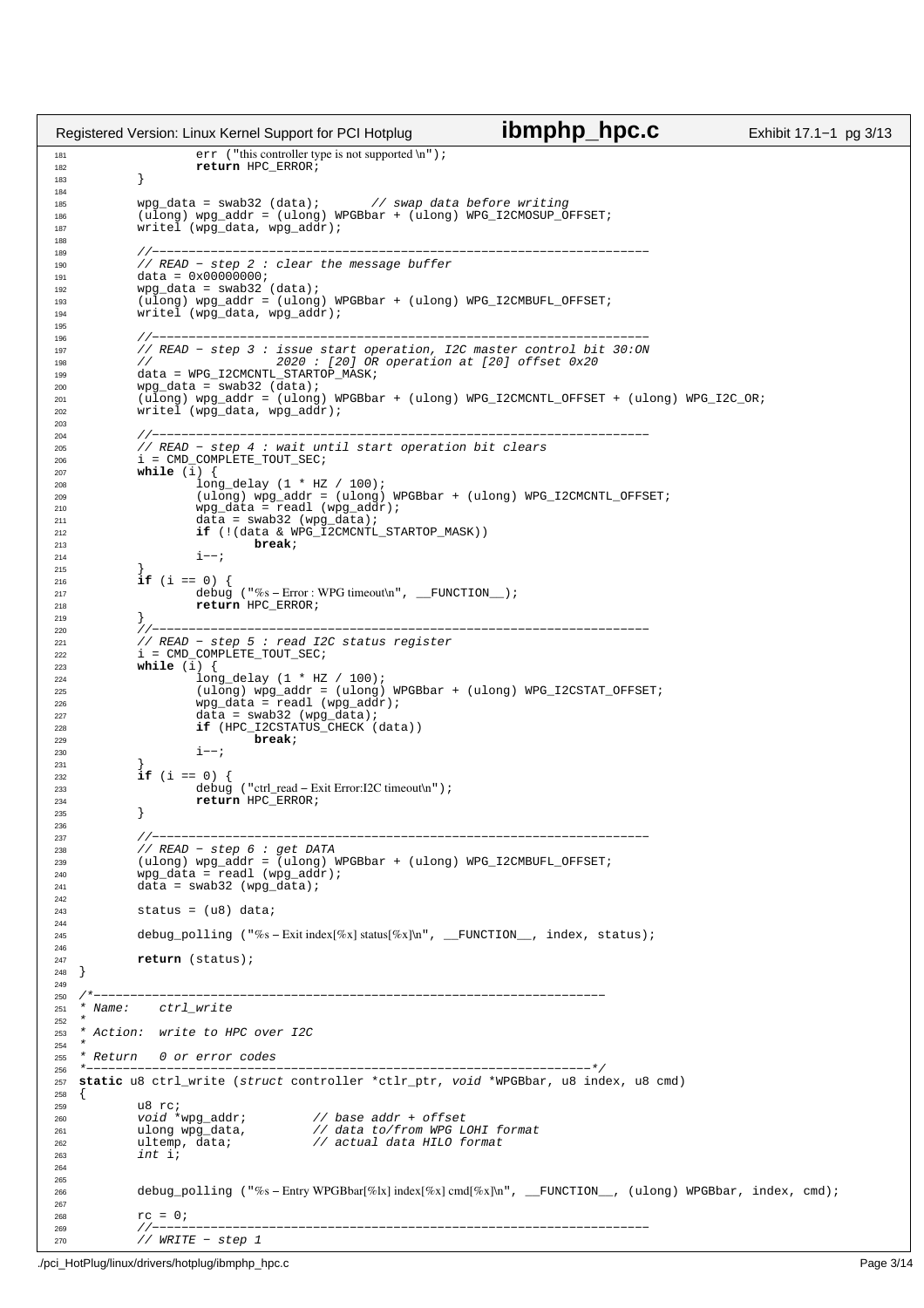```
271 // write at address, byte length, I2C address (shifted), index
272 // or write direct, byte length, index
273 data = 0 \times 000000000;
274
275 if (ctlr_ptr−>ctlr_type == 0x02) {
276 data = WPG_WRITEATADDR_MASK;
277 // fill in I2C address<br>278 ultemp = (ulong) ctlr p
278 ultemp = (ulong) ctlr_ptr->u.wpeg_ctlr.i2c_addr;<br>279 ultemp = ultemp >> 1;
279 ultemp = ultemp >> 1;<br>
280 data = (ultemp << 8)
                         data = (ultemp << 8);
281
282 // fill in index
283 data |= (ulong) index;<br>284 data |= (ulong) index;<br>284 else if (ctlr ptr->ctlr type
284 else if (ctlr_ptr->ctlr_type == 0x04) {<br>285 data = WPG_WRITEDIRECT_MASK;
286
287<br>288 1287 // fill in index<br>288 11 ultemp = (ulong)
288 ultemp = (ulong) index;
289 ultemp = ultemp << 8;
290 data = ultemp;<br>
291 else {
              291 } else {
292 err ("this controller type is not supported \n");
293 return HPC_ERROR;
294 }
295
296 wpg_data = swab32 (data); // swap data before writing
297 (ulong) wpg_addr = (ulong) WPGBbar + (ulong) WPG_I2CMOSUP_OFFSET;
298 writel (wpg_data, wpg_addr);
299
300 //−−−−−−−−−−−−−−−−−−−−−−−−−−−−−−−−−−−−−−−−−−−−−−−−−−−−−−−−−−−−−−−−−−−−
301 // WRITE − step 2 : clear the message buffer
302 data = 0x00000000 | (ulong) cmd;
\text{303} wpg_data = swab32 (data);<br>\text{304} (110ng) wpg addr = (110ng)
304 (ulong) wpg_addr = (ulong) WPGBbar + (ulong) WPG_I2CMBUFL_OFFSET;
              writel (wpg_data, wpg_addr);
306
307 //−−−−−−−−−−−−−−−−−−−−−−−−−−−−−−−−−−−−−−−−−−−−−−−−−−−−−−−−−−−−−−−−−−−−
308 // WRITE − step 3 : issue start operation,I2C master control bit 30:ON
309 // 2020 : [20] OR operation at [20] offset 0x20
310 data = WPG_I2CMCNTL_STARTOP_MASK;
311 wpg_data = swab32 (data);
312 (ulong) wpg_addr = (ulong) WPGBbar + (ulong) WPG_I2CMCNTL_OFFSET + (ulong) WPG_I2C_OR;
313 writel (wpg_data, wpg_addr);
314
315 //−−−−−−−−−−−−−−−−−−−−−−−−−−−−−−−−−−−−−−−−−−−−−−−−−−−−−−−−−−−−−−−−−−−−
316 // WRITE − step 4 : wait until start operation bit clears
\text{317} \text{i} = CMD_COMPLETE_TOUT_SEC;<br>
\text{318} while (i) {
\frac{318}{319} while \left(\frac{1}{1}\right) {
319 and 1 long_delay (1 * HZ / 100);<br>320 (ulong) wpg addr = (ulong)
320 (ulong) wpg_addr = (ulong) WPGBbar + (ulong) WPG_I2CMCNTL_OFFSET;
321 wpg_data = readl (wpg_addr);
\frac{322}{323} data = swab32 (wpg_data);<br>\frac{323}{323} if (!(data & WPG I2CMCNTL)
323 if (!(data & WPG_I2CMCNTL_STARTOP_MASK))<br>324 break;
324 break;<br>325 i -i;
                         i--;326 }
              if (i == 0) {
328 debug ("%s – Exit Error:WPG timeout\n", __FUNCTION_);<br>329 c = HPC ERROR;
329<br>330<br>330<br>329\}331
332 //−−−−−−−−−−−−−−−−−−−−−−−−−−−−−−−−−−−−−−−−−−−−−−−−−−−−−−−−−−−−−−−−−−−−
333 // WRITE − step 5 : read I2C status register
i = \text{CMD\_COMPLE}TE_TOUT_SEC;
335 while (i) {
336 long_delay (1 * HZ / 100);<br>337 (ulong) wpq addr = (ulong)
337 (ulong) wpg_addr = (ulong) WPGBbar + (ulong) WPG_I2CSTAT_OFFSET;
\frac{\text{wpg\_data}}{\text{wpg\_data}} = \text{read} (\text{wpg\_addr});<br>
as
339 data = swab32 (wpg_data);
340 if (HPC_I2CSTATUS_CHECK (data))
341 break;<br>1 - i3 - -;343 }
              if (i == 0) {
345 debug ("ctrl_read − Error : I2C timeout\n");
346 rc = HPC_ERROR;
347 }
348
349 debug_polling ("%s Exit rc[%x]\n", __FUNCTION__, rc);
350 return (rc);
351}
352
353 /*−−−−−−−−−−−−−−−−−−−−−−−−−−−−−−−−−−−−−−−−−−−−−−−−−−−−−−−−−−−−−−−−−−−−−−
354 * Name: hpc_writecmdtoindex()
355 *
356 * Action: convert a write command to proper index within a controller
357 *<br>358 * Return
358 * Return index, HPC_ERROR
                                                            359 *−−−−−−−−−−−−−−−−−−−−−−−−−−−−−−−−−−−−−−−−−−−−−−−−−−−−−−−−−−−−−−−−−−−−−*/
360 static u8 hpc_writecmdtoindex (u8 cmd, u8 index)
Registered Version: Linux Kernel Support for PCI Hotplug ibmphp_hpc.c Exhibit 17.1−1 pg 4/13
```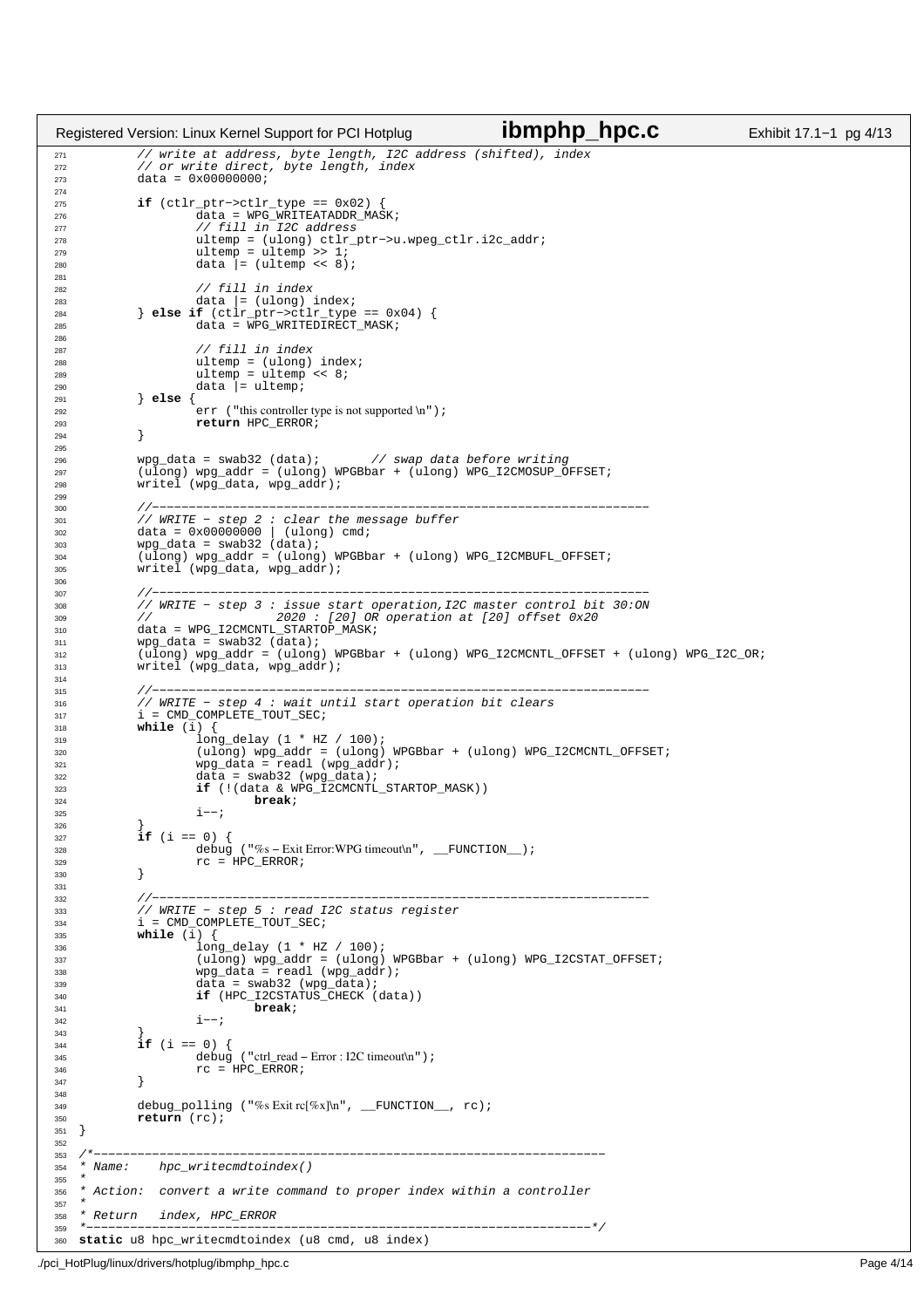| Registered Version: Linux Kernel Support for PCI Hotplug                               | ibmphp_hpc.c                  | Exhibit 17.1-1 pg 5/13 |
|----------------------------------------------------------------------------------------|-------------------------------|------------------------|
| 361<br>$\mathcal{L}$<br>u8 rc;<br>362                                                  |                               |                        |
| 363                                                                                    |                               |                        |
| $switch$ (cmd) {<br>364                                                                |                               |                        |
| case HPC_CTLR_ENABLEIRQ:<br>// 0x00.N.15<br>365                                        |                               |                        |
| case HPC_CTLR_CLEARIRQ: // 0x06.N.15<br>366                                            |                               |                        |
| case HPC_CTLR_RESET:<br>// 0x07.N.15<br>367                                            |                               |                        |
| case HPC_CTLR_IRQSTEER: // 0x08.N.15<br>368                                            |                               |                        |
| case HPC_CTLR_DISABLEIRQ:<br>// 0x01.N.15<br>369                                       |                               |                        |
| case HPC_ALLSLOT_ON:<br>// 0x11.N.15<br>370<br>case HPC_ALLSLOT_OFF:<br>$//$ 0x12.N.15 |                               |                        |
| 371<br>$rc = 0x0F$<br>372                                                              |                               |                        |
| break;<br>373                                                                          |                               |                        |
| 374                                                                                    |                               |                        |
| case HPC_SLOT_OFF:<br>375                                                              |                               |                        |
| // $0x02.1.0 - 12$<br>// $0x03.1.0 - 14$<br>case HPC_SLOT_ON:<br>376                   |                               |                        |
| case HPC_SLOT_ATTNOFF: // 0x04.N.0-14<br>377                                           |                               |                        |
| case HPC_SLOT_ATTNON: $//$ 0x05.N.0-14<br>378                                          |                               |                        |
| case HPC_SLOT_BLINKLED: $//$ 0x13.N.0-14<br>379<br>$rc = index$                        |                               |                        |
| 380<br>break;<br>381                                                                   |                               |                        |
| 382                                                                                    |                               |                        |
| case HPC_BUS_33CONVMODE:<br>383                                                        |                               |                        |
| case HPC_BUS_66CONVMODE:<br>384                                                        |                               |                        |
| case HPC_BUS_66PCIXMODE:<br>385                                                        |                               |                        |
| case HPC_BUS_100PCIXMODE:<br>386                                                       |                               |                        |
| case HPC_BUS_133PCIXMODE:<br>387<br>$rc = index + WPG_1ST_BUS_1NDEX - 1$               |                               |                        |
| 388<br>break;<br>389                                                                   |                               |                        |
| 390                                                                                    |                               |                        |
| default:<br>391                                                                        |                               |                        |
| err ("hpc_writecmdtoindex – Error invalid cmd[%x]\n", cmd) ;<br>392                    |                               |                        |
| $rc = HPC_ERROR$<br>393                                                                |                               |                        |
| }<br>394                                                                               |                               |                        |
| 395                                                                                    |                               |                        |
| return rc;<br>396<br>397                                                               |                               |                        |
| 398                                                                                    |                               |                        |
| 399                                                                                    |                               |                        |
| *<br>hpc_readcmdtoindex()<br>Name:<br>400                                              |                               |                        |
| 401                                                                                    |                               |                        |
| Action: convert a read command to proper index within a controller<br>402<br>403       |                               |                        |
| Return index, HPC_ERROR<br>404                                                         |                               |                        |
| 405                                                                                    | --------------------------* / |                        |
| static u8 hpc_readcmdtoindex (u8 cmd, u8 index)<br>406                                 |                               |                        |
| $\{$<br>407<br>u8 rc;                                                                  |                               |                        |
| 408<br>409                                                                             |                               |                        |
| $switch$ (cmd) {<br>410                                                                |                               |                        |
| case READ CTLRSTATUS:<br>411                                                           |                               |                        |
| $rc = 0x0F$<br>412                                                                     |                               |                        |
| break;<br>413                                                                          |                               |                        |
| case READ_SLOTSTATUS:<br>414                                                           |                               |                        |
| case READ_ALLSTAT:<br>415                                                              |                               |                        |
| $rc = index$<br>416<br>break;<br>417                                                   |                               |                        |
| case READ_EXTSLOTSTATUS:<br>418                                                        |                               |                        |
| $rc = index + WPG_1ST_EXTSLOT_INDEX;$<br>419                                           |                               |                        |
| break;<br>420                                                                          |                               |                        |
| case READ_BUSSTATUS:<br>421                                                            |                               |                        |
| $rc = index + WPG_1ST_BUS_1NDEX - 1$<br>422                                            |                               |                        |
| break;<br>423                                                                          |                               |                        |
| case READ_SLOTLATCHLOWREG:<br>424                                                      |                               |                        |
| $rc = 0x28$<br>425<br>break;<br>426                                                    |                               |                        |
| case READ REVLEVEL:<br>427                                                             |                               |                        |
| $rc = 0x25;$<br>428                                                                    |                               |                        |
| break;<br>429                                                                          |                               |                        |
| case READ_HPCOPTIONS:<br>430                                                           |                               |                        |
| $rc = 0x27$<br>431                                                                     |                               |                        |
| break;<br>432                                                                          |                               |                        |
| default:<br>433<br>$rc = HPC_ERROR$<br>434                                             |                               |                        |
| $\mathbf{r}$<br>435                                                                    |                               |                        |
| return rc;<br>436                                                                      |                               |                        |
| 437                                                                                    |                               |                        |
| 438                                                                                    |                               |                        |
| 439<br>$*$ Name:<br>HPCreadslot()<br>440                                               |                               |                        |
| 441                                                                                    |                               |                        |
| Action: issue a READ command to HPC<br>442                                             |                               |                        |
| 443                                                                                    |                               |                        |
| * Input: pslot - can not be NULL for READ_ALLSTAT<br>444                               |                               |                        |
| pstatus - can be NULL for READ_ALLSTAT<br>445                                          |                               |                        |
| 446<br>* Return 0 or error codes<br>447                                                |                               |                        |
| 448                                                                                    |                               |                        |
| int ibmphp_hpc_readslot (struct slot * pslot, u8 cmd, u8 * pstatus)<br>449<br>450      |                               |                        |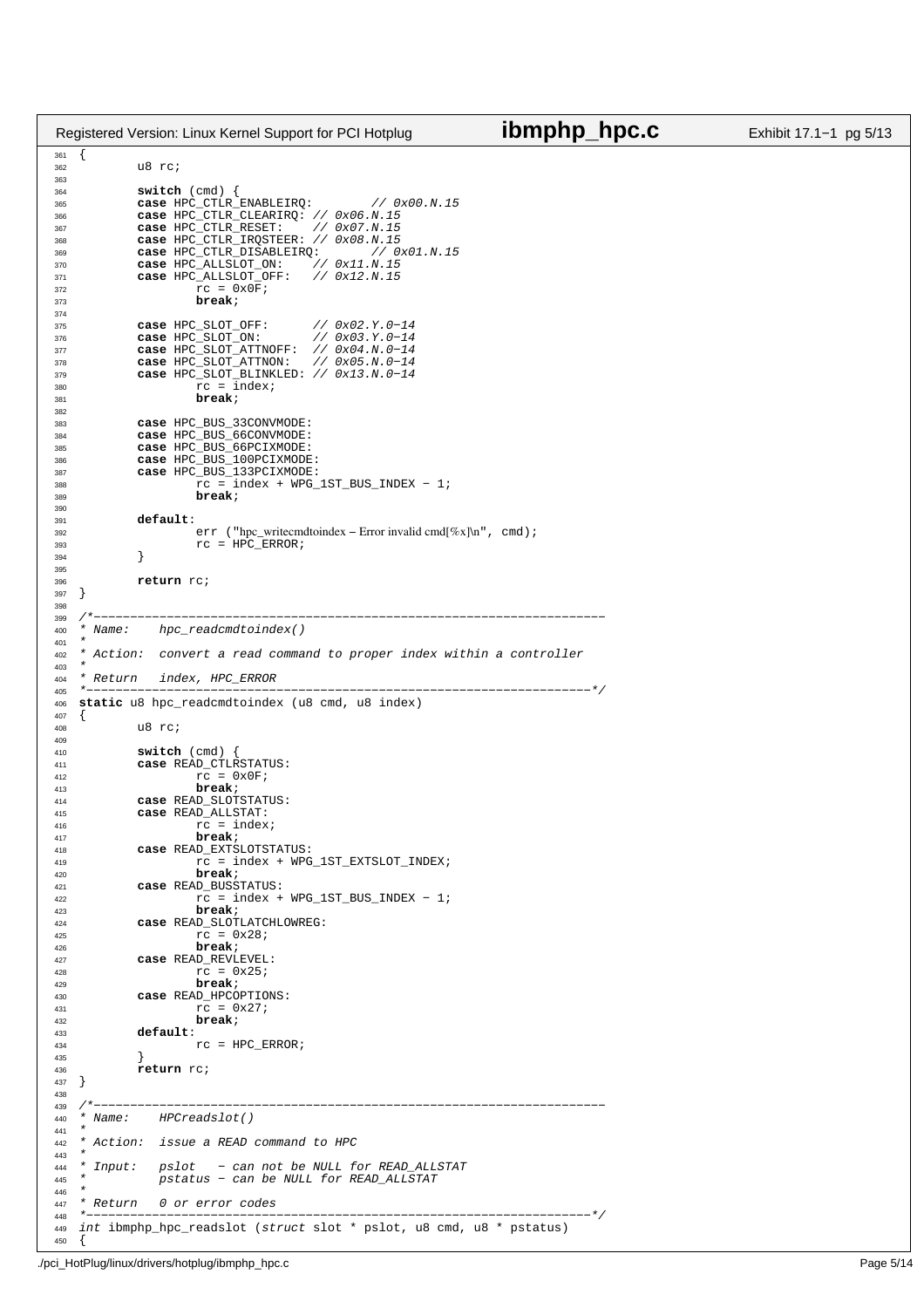```
451 void *wpg_bbar;
452 struct controller *ctlr_ptr;
453 struct list_head *pslotlist;<br>454 as struct list_head *pslotlist;
454 u8 index, status;<br>455 int rc = 0;
455 int \t{r} = 0;<br>456 int \t{b}u \sinhint busindex;
457
458 debug_polling ("%s − Entry pslot[%lx] cmd[%x] pstatus[%lx]\n", __FUNCTION__, (ulong) pslot, cmd, (ulong) pstatus);
459
460 if ((pslot == NULL)
                  461 || ((pstatus == NULL) && (cmd != READ_ALLSTAT) && (cmd != READ_BUSSTATUS))) {
462 rc = −EINVAL;
463 err ("%s − Error invalid pointer, rc[%d]\n", __FUNCTION__, rc);
464 return rc;
             \left\{ \right\}466<br>467
467 if (cmd == READ_BUSSTATUS) {<br>468 busindex = ibmphp qe
468 busindex = ibmphp_get_bus_index (pslot->bus);<br>469 if (busindex < 0) {
469 if (busindex < 0)<br>470 if (busindex < 0)<br>TC = -EIN470 rc = −EINVAL;
471 err ("%s − Exit Error:invalid bus, rc[%d]\n", __FUNCTION__, rc);
<sup>472</sup> return rc;<br>
<sup>473</sup> else
473 } else
474 \qquad \qquad \text{index} = (u8) \text{ busindex};475 } else
476 index = pslot−>ctlr_index;
477
478 index = hpc_readcmdtoindex (cmd, index);
479
480 if (index == HPC_ERROR) {
481 rc = −EINVAL;<br>482 err ("% – Exit
                      err ("%s – Exit Error:invalid index, rc[%d]\n", _FUNCTION_, rc);
483 return rc;<br>
484 1
484 }
485
486 ctlr ptr = pslot−>ctrl;
487
488 get_hpc_access ();
489
490 //−−−−−−−−−−−−−−−−−−−−−−−−−−−−−−−−−−−−−−−−−−−−−−−−−−−−−−−−−−−−−−−−−−−−
491 // map physical address to logical address
492 //−−−−−−−−−−−−−−−−−−−−−−−−−−−−−−−−−−−−−−−−−−−−−−−−−−−−−−−−−−−−−−−−−−−−
493 wpg_bbar = ioremap (ctlr_ptr−>u.wpeg_ctlr.wpegbbar, WPG_I2C_IOREMAP_SIZE);
494
495 //−−−−−−−−−−−−−−−−−−−−−−−−−−−−−−−−−−−−−−−−−−−−−−−−−−−−−−−−−−−−−−−−−−−−
496 // check controller status before reading
497 //−−−−−−−−−−−−−−−−−−−−−−−−−−−−−−−−−−−−−−−−−−−−−−−−−−−−−−−−−−−−−−−−−−−−
498 rc = hpc_wait_ctlr_notworking (HPC_CTLR_WORKING_TOUT, ctlr_ptr, wpg_bbar, &status);
499 if (!rc) {
500 switch (cmd) {
501 case READ_ALLSTAT:
\frac{7}{2} update the slot structure<br>box \frac{7}{2} update the slot structure
                               503 pslot−>ctrl−>status = status;
504 pslot−>status = ctrl_read (ctlr_ptr, wpg_bbar, index);
505 rc = hpc_wait_ctlr_notworking (HPC_CTLR_WORKING_TOUT, ctlr_ptr, wpg_bbar,
\frac{1}{2} 506 \frac{1}{2} \frac{1}{2} \frac{1}{2} \frac{1}{2} \frac{1}{2} \frac{1}{2} \frac{1}{2} \frac{1}{2} \frac{1}{2} \frac{1}{2} \frac{1}{2} \frac{1}{2} \frac{1}{2} \frac{1}{2} \frac{1}{2} \frac{1}{2} \frac{1}{2} \frac{1}{2} \frac{1}{2} \frac{1}{2} \frac{1}{2if (irc)508 pslot−>ext_status = ctrl_read (ctlr_ptr, wpg_bbar, index + WPG_1ST_EXTSLOT_INDEX)
    ;
509
510 break;
511
512 case READ_SLOTSTATUS:
                                \sqrt{7} DO NOT update the slot structure
514 *pstatus = ctrl_read (ctlr_ptr, wpg_bbar, index);
515 break;
516
517 case READ_EXTSLOTSTATUS:
518 \sqrt{7} DO NOT update the slot structure<br>
\frac{1}{7} \frac{1}{7} \frac{1}{7} \frac{1}{7} \frac{1}{7} \frac{1}{7} \frac{1}{7} \frac{1}{7} \frac{1}{7} \frac{1}{7} \frac{1}{7} \frac{1}{7} \frac{1}{7} \frac{1}{7} \frac{1}{7} \frac{1}{7} \frac{1}{7} \frac{1*pstatus = ctrl_read (ctlr_ptr, wpg_bbar, index);
520 break;
521
522 case READ_CTLRSTATUS:
                                \sqrt{7} DO NOT update the slot structure
524 *pstatus = status;
525 break;
526
527 case READ_BUSSTATUS:
                               528 pslot−>busstatus = ctrl_read (ctlr_ptr, wpg_bbar, index);
529 break;
                      530 case READ_REVLEVEL:
*pstatus = ctrl_read (ctlr_ptr, wpg_bbar, index);<br>
break;
532 break;
533 case READ_HPCOPTIONS:
                                =_------------<br>*pstatus = ctrl_read (ctlr_ptr, wpg_bbar, index);
535 break;<br>536 break)
536 case READ_SLOTLATCHLOWREG:<br>537 case READ_SLOTLATCHLOWREG:
537 \sqrt{7} DO NOT update the slot structure<br>
\frac{1}{7} \frac{1}{7} \frac{1}{7} \frac{1}{7} \frac{1}{7} \frac{1}{7} \frac{1}{7} \frac{1}{7} \frac{1}{7} \frac{1}{7} \frac{1}{7} \frac{1}{7} \frac{1}{7} \frac{1}{7} \frac{1}{7} \frac{1}{7} \frac{1}{7} \frac{1*pstatus = ctrl_read (ctlr_ptr, wpg_bbar, index);
539 break;
Registered Version: Linux Kernel Support for PCI Hotplug ibmphp_hpc.c Exhibit 17.1−1 pg 6/13
```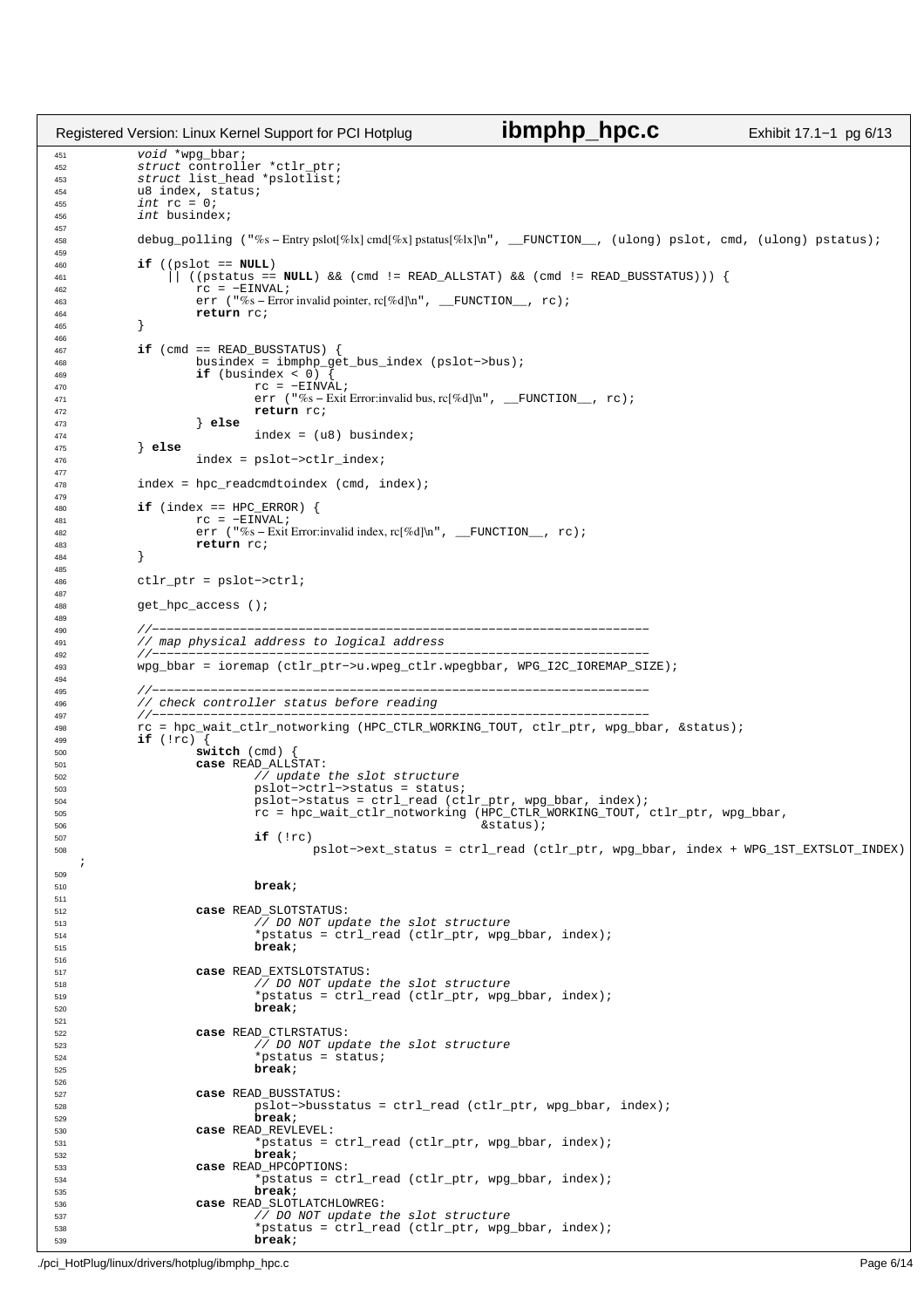```
540
541 // Not used
542 case READ_ALLSLOT:
                        list_for_each (pslotlist, &ibmphp_slot_head) {
544 pslot = list_entry (pslotlist, struct slot, ibm_slot_list);
545 index = pslot−>ctlr_index;
rc = \text{hpc\_wait\_ctlr\_notworking} (HPC_CTLR_WORKING_TOUT, ctlr_ptr, \text{wpg\_bbar}, & status);
\frac{1}{2} wpg_bbar, &status);<br>\frac{1}{2} wpg_bbar, &status);
548 if (!rc) {
549 pslot−>status = ctrl_read (ctlr_ptr, wpg_bbar, index);
550 rc = hpc_wait_ctlr_notworking (HPC_CTLR_WORKING_TOUT,
\frac{1}{15} ctlr_ptr, wpg_bbar, &status);<br>
\frac{1}{15} (!rc)
552 if (!rc)
553 pslot−>ext_status =
554 ctrl_read (ctlr_ptr, wpg_bbar,
555 index + WPG_1ST_EXTSLOT_INDEX);
556 } else {
557 err ("%s – Error ctrl_read failed\n", __FUNCTION_);<br>TC = -FINVAI.;
558 \text{rc} = -\text{EINVAL};<br>559 break;
559 break;
560 }
561 }
562 break;
563 default:
                        rc = -ETNVAI;
565 break;
566 }
567 }
568 //−−−−−−−−−−−−−−−−−−−−−−−−−−−−−−−−−−−−−−−−−−−−−−−−−−−−−−−−−−−−−−−−−−−−
569 // cleanup
570 //−−−−−−−−−−−−−−−−−−−−−−−−−−−−−−−−−−−−−−−−−−−−−−−−−−−−−−−−−−−−−−−−−−−−
571 iounmap (wpg_bbar); // remove physical to logical address mapping
572 free_hpc_access ();
573
574 debug_polling ("%s – Exit rc[%d]\n", __FUNCTION__, rc);<br>575 return rc;
         575 return rc;
576 }
577
578 /*−−−−−−−−−−−−−−−−−−−−−−−−−−−−−−−−−−−−−−−−−−−−−−−−−−−−−−−−−−−−−−−−−−−−−−
579 * Name: ibmphp_hpc_writeslot()
580 *<br>581 *
    Action: issue a WRITE command to HPC
582 *−−−−−−−−−−−−−−−−−−−−−−−−−−−−−−−−−−−−−−−−−−−−−−−−−−−−−−−−−−−−−−−−−−−−−*/
   int ibmphp_hpc_writeslot (struct slot * pslot, u8 cmd)
584 {
585 void *wpg_bbar;<br>586 struct controll
586 struct controller *ctlr_ptr;<br>587 u8 index, status;
587 u8 index, status;<br>588 int busindex;
588 int busindex;<br>589 118 done;
         u8 done;
590 int \ r = 0;591 int timeout;
592
593 debug_polling ("%s − Entry pslot[%lx] cmd[%x]\n", __FUNCTION__, (ulong) pslot, cmd);
         if (pslot == NULL)r = -EINVAL;<br>
r = -EINVAL;<br>
r = -EINVAL;
596 err ("%s − Error Exit rc[%d]\n", __FUNCTION__, rc);
          return rc;
598 }
599
600 if ((cmd == HPC_BUS_33CONVMODE) || (cmd == HPC_BUS_66CONVMODE) ||
601 (cmd == HPC_BUS_66PCIXMODE) || (cmd == HPC_BUS_100PCIXMODE) ||
602 (cmd == HPC_BUS_133PCIXMODE)) {
603 busindex = ibmphp_get_bus_index (pslot−>bus);
604 if (busindex < 0) {
605 rc = −EINVAL;
606 err ("%s − Exit Error:invalid bus, rc[%d]\n", __FUNCTION__, rc);
607 return rc;<br>608 else
608 } else
                        index = (u8) busindex;
610 } else
                 611 index = pslot−>ctlr_index;
612
613 index = hpc_writecmdtoindex (cmd, index);
614
615 if (index == HPC_ERROR) {
616 rc = −EINVAL;
617 err ("%s − Error Exit rc[%d]\n", __FUNCTION__, rc);
618 return rc;
619 }
620
621 ctlr_ptr = pslot−>ctrl;
622
623 get_hpc_access ();
624
625 //−−−−−−−−−−−−−−−−−−−−−−−−−−−−−−−−−−−−−−−−−−−−−−−−−−−−−−−−−−−−−−−−−−−−
626 // map physical address to logical address
627 //−−−−−−−−−−−−−−−−−−−−−−−−−−−−−−−−−−−−−−−−−−−−−−−−−−−−−−−−−−−−−−−−−−−−
628 wpg_bbar = ioremap (ctlr_ptr−>u.wpeg_ctlr.wpegbbar, WPG_I2C_IOREMAP_SIZE);
629
Registered Version: Linux Kernel Support for PCI Hotplug ibmphp_hpc.c Exhibit 17.1−1 pg 7/13
```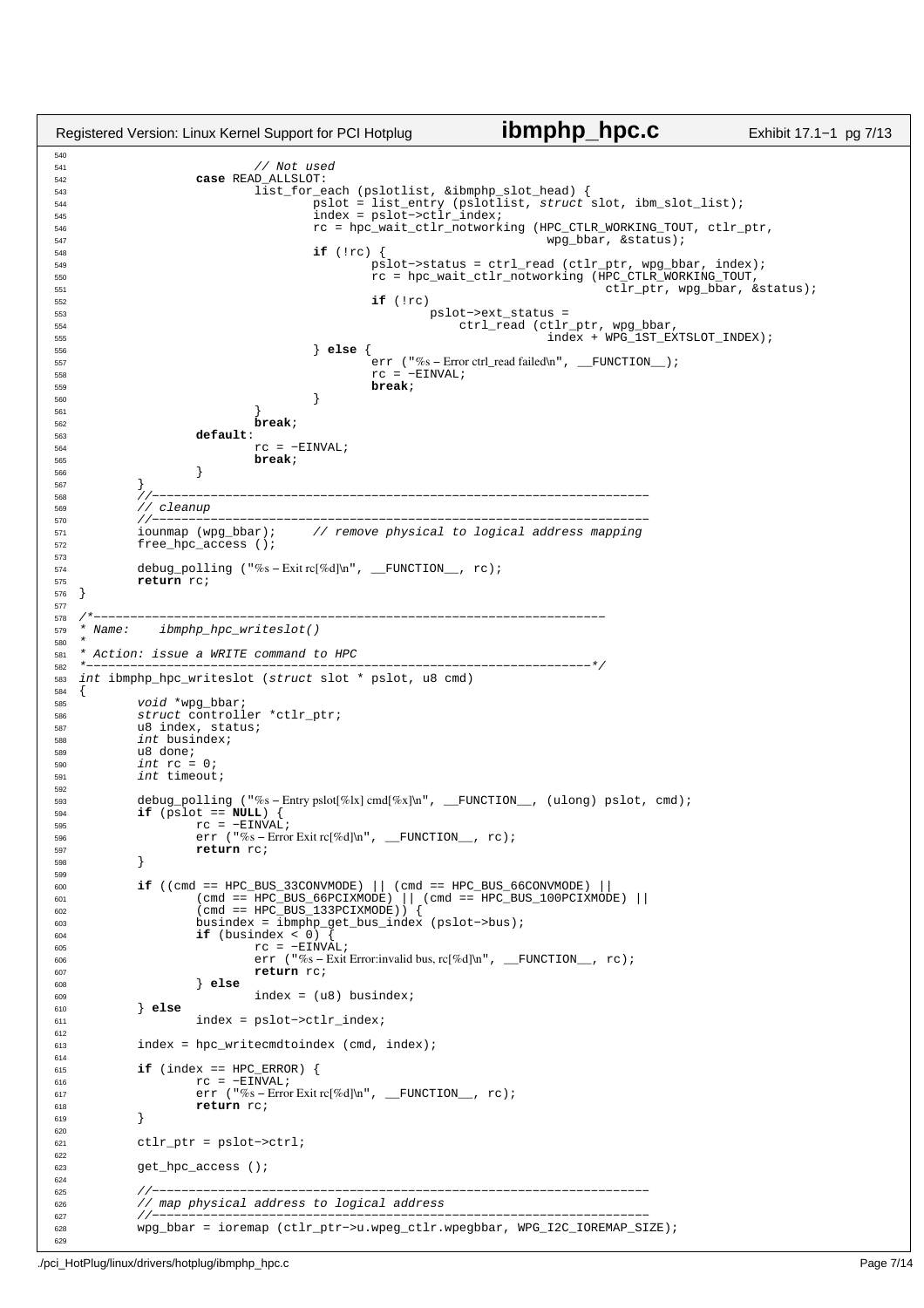debug ("%s − ctlr id[%x] physical[%lx] logical[%lx] i2c[%x]\n", \_\_FUNCTION\_\_, <sup>631</sup> ctlr\_ptr−>ctlr\_id, (ulong) (ctlr\_ptr−>u.wpeg\_ctlr.wpegbbar), (ulong) wpg\_bbar, ctlr\_ptr−>u.wpeg\_ctlr.i2c\_addr); //−−−−−−−−−−−−−−−−−−−−−−−−−−−−−−−−−−−−−−−−−−−−−−−−−−−−−−−−−−−−−−−−−−−− <sup>635</sup> // check controller status before writing //−−−−−−−−−−−−−−−−−−−−−−−−−−−−−−−−−−−−−−−−−−−−−−−−−−−−−−−−−−−−−−−−−−−− <sup>637</sup> rc = hpc\_wait\_ctlr\_notworking (HPC\_CTLR\_WORKING\_TOUT, ctlr\_ptr, wpg\_bbar, &status); **if** (!rc) { ctrl\_write (ctlr\_ptr, wpg\_bbar, index, cmd); 641<br>642 //−−−−−−−−−−−−−−−−−−−−−−−−−−−−−−−−−−−−−−−−−−−−−−−−−−−−−−−−−−−−−−−−−−−− <sup>643</sup> // check controller is still not working on the command //−−−−−−−−−−−−−−−−−−−−−−−−−−−−−−−−−−−−−−−−−−−−−−−−−−−−−−−−−−−−−−−−−−−− <sup>645</sup> timeout = CMD COMPLETE TOUT SEC; 646 done = FALSE;<br>646 done = FALSE;<br>647 while (!done) **the example of the value** (!done)  $r =$  $r$  rc = hpc\_wait\_ctlr\_notworking (HPC\_CTLR\_WORKING\_TOUT, ctlr\_ptr, wpg\_bbar,  $\&$  status);  $\begin{array}{ccc} 649 & & & \end{array}$ <br>650  $\begin{array}{ccc} \text{if } (1 \text{rc}) \end{array}$   $\begin{array}{ccc} \text{if } (1 \text{rc}) \end{array}$  **if** (!rc) { **if** (NEEDTOCHECK\_CMDSTATUS (cmd)) { <sup>652</sup> **if** (CTLR\_FINISHED (status) == HPC\_CTLR\_FINISHED\_YES)  $\frac{653}{654}$  done = TRUE; } **else** done = TRUE; }  $\text{if} \left( \text{!done} \right)$  { long\_delay (1 \* HZ); <sup>659</sup> **if** (timeout < 1) {  $\frac{660}{661}$  = TRUE; err ("%s – Error command complete timeout\n", \_FUNCTION\_);  $\begin{array}{ccc} 662 & & & & & \text{rc} = -\text{EFAULT}; \end{array}$  } **else** timeout−−; } } ctlr\_ptr−>status = status; } ,<br>// cleanup iounmap (wpg\_bbar); // remove physical to logical address mapping 670 free\_hpc\_access ();<br>671 free\_hpc\_access (); 673 debug\_polling ("%s-Exit rc[%d]\n", \_\_FUNCTION\_\_, rc);<br>674 **return** rc; return rc; } 677 /\*−−−−−−<br>678 \* Name: get\_hpc\_access()  $679 +$  \* Action: make sure only one process can access HPC at one time \*−−−−−−−−−−−−−−−−−−−−−−−−−−−−−−−−−−−−−−−−−−−−−−−−−−−−−−−−−−−−−−−−−−−−−\*/ **static** void get\_hpc\_access (void)  $683 \quad \{$ down (&sem\_hpcaccess); } /\*−−−−−−−−−−−−−−−−−−−−−−−−−−−−−−−−−−−−−−−−−−−−−−−−−−−−−−−−−−−−−−−−−−−−−−  $\begin{array}{cc} 688 & * & Name: & free\_hpc\_access() \\ 689 & *----- \end{array}$  \*−−−−−−−−−−−−−−−−−−−−−−−−−−−−−−−−−−−−−−−−−−−−−−−−−−−−−−−−−−−−−−−−−−−−−\*/ void free\_hpc\_access (void) {<br> $692$ up (&sem\_hpcaccess); } /\*−−−−−−−−−−−−−−−−−−−−−−−−−−−−−−−−−−−−−−−−−−−−−−−−−−−−−−−−−−−−−−−−−−−−−− \* Name: ibmphp\_lock\_operations() 697<br>698 \* Action: make sure only one process can change the data structure \*−−−−−−−−−−−−−−−−−−−−−−−−−−−−−−−−−−−−−−−−−−−−−−−−−−−−−−−−−−−−−−−−−−−−−\*/ void ibmphp\_lock\_operations (void) {<br> $702$ down (&semOperations);  $\begin{matrix} 702 \\ 703 \end{matrix}$  /\*−−−−−−−−−−−−−−−−−−−−−−−−−−−−−−−−−−−−−−−−−−−−−−−−−−−−−−−−−−−−−−−−−−−−−− \* Name: ibmphp\_unlock\_operations() \*−−−−−−−−−−−−−−−−−−−−−−−−−−−−−−−−−−−−−−−−−−−−−−−−−−−−−−−−−−−−−−−−−−−−−\*/ void ibmphp\_unlock\_operations (void) {<br> $710$ 710 debug ("%s-Entry\n", \_\_FUNCTION\_\_);<br>711 up (&semOperations); debug ("%s − Exit\n", \_\_FUNCTION\_);  $\}$  /\*−−−−−−−−−−−−−−−−−−−−−−−−−−−−−−−−−−−−−−−−−−−−−−−−−−−−−−−−−−−−−−−−−−−−−− 716 \* Name: poll\_hpc()<br>717 \*-------------------- \*−−−−−−−−−−−−−−−−−−−−−−−−−−−−−−−−−−−−−−−−−−−−−−−−−−−−−−−−−−−−−−−−−−−−−\*/ **#define** POLL\_LATCH\_REGISTER 0 **#define** POLL\_SLOTS 1 Registered Version: Linux Kernel Support for PCI Hotplug **ibmphp\_hpc.c** Exhibit 17.1−1 pg 8/13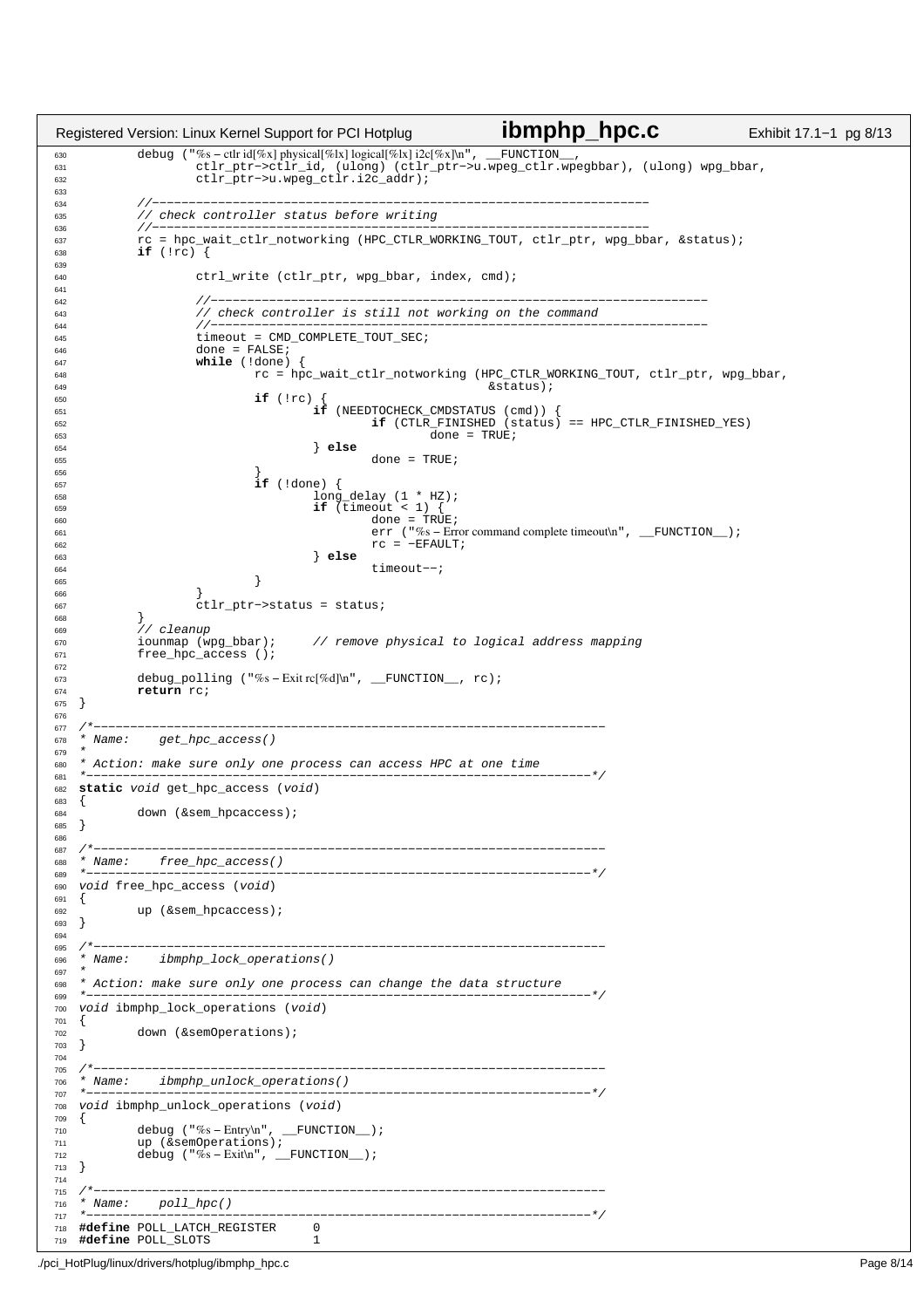```
720 #define POLL_SLEEP 2
721 static void poll_hpc (void)
\begin{array}{c} 722 \\ 723 \end{array}struct slot myslot;
724 struct slot *pslot = NULL;
725 struct list_head *pslotlist;
726 int rc;<br>727 int pol
<sup>11</sup> <sup>11</sup> int poll_state = POLL_LATCH_REGISTER;<br>728 d8 oldlatchlow = 0x00;
728 u8 oldlatchlow = 0 \times 00;<br>729 u8 curlatchlow = 0 \times 00;
729 u8 curlatchlow = 0 \times 00;<br>730 int poll count = 0;
730 int poll_count = 0;
731 u8 ctrl_count = 0x00;
732
733 debug ("%s − Entry\n", __FUNCTION__);
734
735 while (!ibmphp_shutdown) {<br>736 /* try to get the lock to do some kind of harware access */
737 down (&semOperations);
738
739 switch (poll_state) {
740 case POLL_LATCH_REGISTER:
741 742 742 742 742 742 742 742742<br>
\text{ctrl\_count} = 0 \times 00;<br>
743<br>
\text{list\_for\_each (ps]}743 list_for_each (pslotlist, &ibmphp_slot_head) {
744 if (ctrl_count >= ibmphp_get_total_controllers())
745 break;
746 pslot = list_entry (pslotlist, struct slot, ibm_slot_list);<br>
if (pslot->ctrl->ctlr_relative_id == ctrl_count) {
                                       if (pslot->ctrl->ctlr_relative_id == ctrl_count) {<br>dif (pslot->ctrl->ctlr_relative_id == ctrl_count) {
748 ctrl_count++;<br>
749 f (READ SLOT)
749 if (READ_SLOT_LATCH (pslot−>ctrl)) {
750 rc = ibmphp_hpc_readslot (pslot,
\frac{1}{100} \frac{1}{100} \frac{1}{100} \frac{1}{100} \frac{1}{100} \frac{1}{100} \frac{1}{100} \frac{1}{100} \frac{1}{100} \frac{1}{100} \frac{1}{100} \frac{1}{100} \frac{1}{100} \frac{1}{100} \frac{1}{100} \frac{1}{100} \frac{1}{100} \frac{1}{100} \frac{1\begin{array}{ccc} 752 & & & \text{for } 72 \\ 752 & & & \text{for } 72 \\ 753 & & & \text{for } 72 \end{array}753 if (oldlatchlow != curlatchlow)
<sup>754</sup> process_changeinlatch (oldlatchlow,<br><sup>755</sup> curlatchlow,
755 curlatchlow,
756 pslot−>ctrl);
757758759 }
760 761 poll_state = POLL_SLOTS;<br>761\bar{b}reak;
762
763 case POLL_SLOTS:
764<br>
765 pslot = list_entry (pslotlist, struct slot, ibm_slot_list);<br>
766 pslot = list_entry (pslotlist, struct slot, ibm_slot_list);<br>
767 memcpy ((void *) &myslot, (void *) pslot,
768 sizeof (struct slot));
769 rc = ibmphp_hpc_readslot (pslot, READ_ALLSTAT, NULL);
770 if ((myslot.status != pslot−>status)
771 || (myslot.ext_status != pslot−>ext_status))
Tre process_changeinstatus (pslot, \overline{\text{cm}});<br>
Tra
773 }
774
775 ctrl_count = 0x00;<br>776 ctrl_count = 0x00;<br>1ist for each (psl
776 list_for_each (pslotlist, &ibmphp_slot_head) {<br>11 (ctrl_count >= ibmphp_get_total_con
\frac{1}{\textbf{if}} (ctrl_count >= ibmphp_get_total_controllers())
778 break;
779 pslot = list_entry (pslotlist, struct slot, ibm_slot_list);
780 if (pslot−>ctrl−>ctlr_relative_id == ctrl_count) {
781 ctrl_count++;<br>782 if (READ SLOT
782 if (READ_SLOT_LATCH (pslot−>ctrl))
                                                     rc = ibmphp_hpc_readslot (pslot,
784 READ_SLOTLATCHLOWREG,
785 &curlatchlow);
786787788 ++poll_count;
789 if (poll_count >= POLL_LATCH_CNT) {
790 poll_count = 0;
791 poll_state = POLL_SLEEP;
792 }
793 break;
794
795 case POLL_SLEEP:
\overline{r} and \overline{r} don't sleep with a lock on the hardware \overline{r} \overline{r} and \overline{r} (&semOperations);
797 up (&semOperations);<br>long delay (POLL INT
798 long_delay (POLL_INTERVAL_SEC * HZ);
799 down (&semOperations);
800 poll_state = POLL_LATCH_REGISTER;
\frac{801}{802} break;
802 }
803
804 /* give up the harware semaphore */
805 up (&semOperations);
806
807 \frac{1}{3} /* sleep for a short time just for good measure */<br>808 Set current state (TASK INTERRIDTIBLE);
                 set_current_state (TASK_INTERRUPTIBLE);
809 schedule_timeout (HZ/10);
Registered Version: Linux Kernel Support for PCI Hotplug ibmphp_hpc.c Exhibit 17.1−1 pg 9/13
```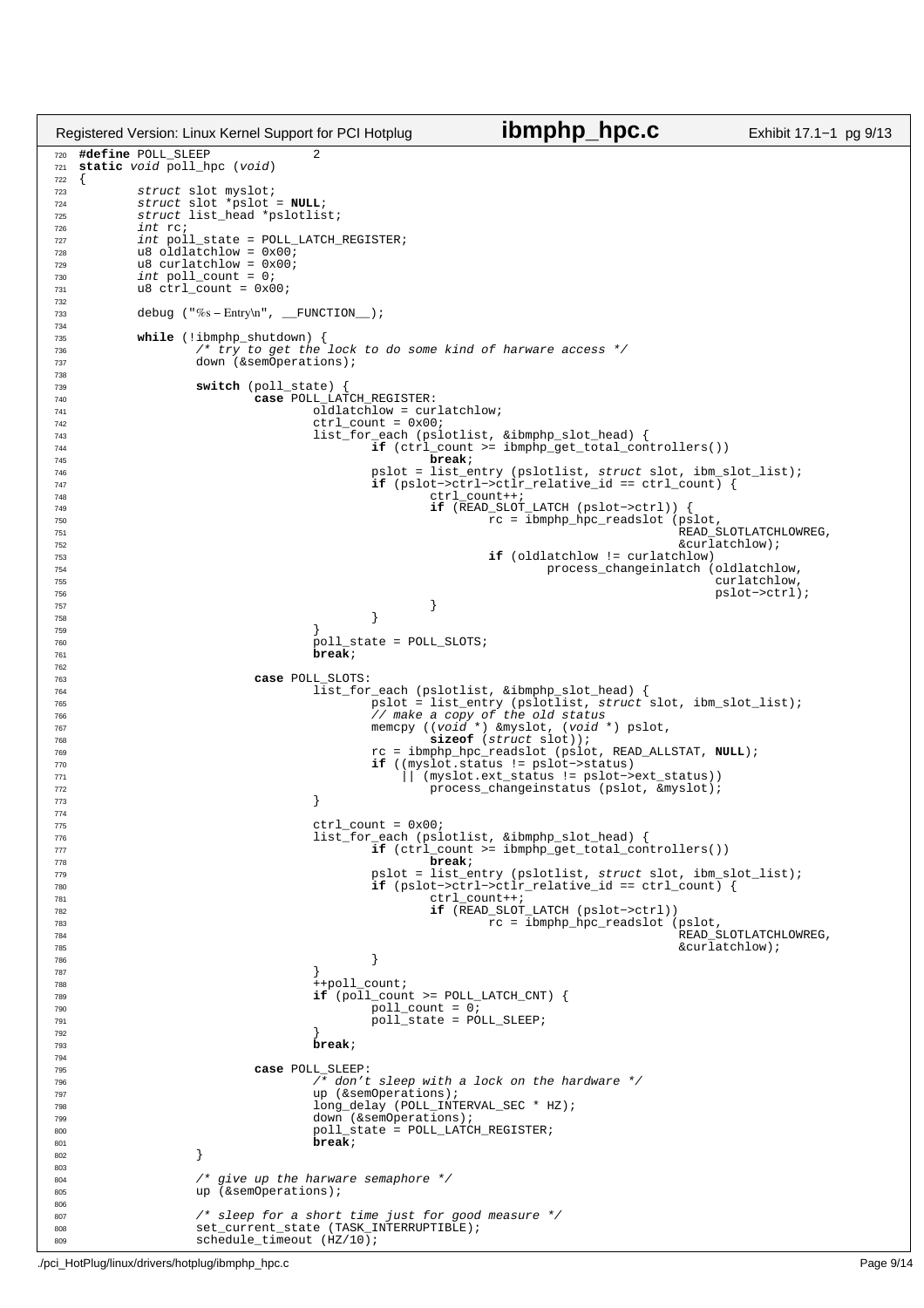```
810 }
811
812 up (&sem_exit);<br>813 debug ("%s-Exit")
             debug (\sqrt[m]{8} s - \text{Exit}\ \text{m}", __FUNCTION__);
814 }
815
816
817 /* −−−−−−−−−−−−−−−−−−−−−−−−−−−−−−−−−−−−−−−−−−−−−−−−−−−−−−−−−−−−−−−−−−−−−−
818 * Name: ibmphp_hpc_fillhpslotinfo(hotplug_slot * phpslot)
819<br>820
        Action: fill out the hotplug_slot info
821<br>822
        Input: pointer to hotplug_slot
823P_{\theta}turn
825 * Value: 0 or error codes
826 *−−−−−−−−−−−−−−−−−−−−−−−−−−−−−−−−−−−−−−−−−−−−−−−−−−−−−−−−−−−−−−−−−−−−−−−*/
827 int ibmphp_hpc_fillhpslotinfo (struct hotplug_slot *phpslot)<br>828 {
828<br>829
829 int rc = 0;
830 struct slot *pslot;
831
832 if (phpslot && phpslot->private) {<br>833 if pslot = (struct slot *) ph
833 pslot = (struct slot *) phpslot−>private;
834 rc = update_slot (pslot, (u8) TRUE);
835 if (!rc) {
836
837 // power − enabled:1 not:0
838 phpslot−>info−>power_status = SLOT_POWER (pslot−>status);
839
840 // attention − off:0, on:1, blinking:2
841 phpslot−>info−>attention_status = SLOT_ATTN (pslot−>status, pslot−>ext_status);
842<br>843
843 // latch − open:1 closed:0<br>
phpslot->info->latch status
                               844 phpslot−>info−>latch_status = SLOT_LATCH (pslot−>status);
845
846 // pci board − present:1 not:0
847 if (SLOT_PRESENT (pslot−>status))
848 phpslot−>info−>adapter_status = 1;
849 else
850 phpslot−>info−>adapter_status = 0;
   /*
852 if (pslot->bus_on−>supported_bus_mode<br>853 a& (pslot->bus_on->supported_
853 653 && (pslot−>bus_on->supported_speed == BUS_SPEED_66))<br>B54 phpslot->info->max bus speed status = BUS SPEED 66PC
                                        854 phpslot−>info−>max_bus_speed_status = BUS_SPEED_66PCIX;
855 else
856 phpslot−>info->max_bus_speed_status = pslot->bus_on->supported_speed;<br>857 */
857 */ } else
rac{858}{858} rc = −EINVAL;
             859 } else
\text{rec} = -\text{EINVAL};
861<br>862
             return rc;
863 }
864
865 /*−−−−−−−−−−−−−−−−−−−−−−−−−−−−−−−−−−−−−−−−−−−−−−−−−−−−−−−−−−−−−−−−−−−−−−
866 * Name: update_slot
867 *<br>868 *
     Action: fill out slot status and extended status, controller status
869
870 * Input: pointer to slot struct
871 *−−−−−−−−−−−−−−−−−−−−−−−−−−−−−−−−−−−−−−−−−−−−−−−−−−−−−−−−−−−−−−−−−−−−−*/
   static int update_slot (struct slot *pslot, u8 update) {
873 {
874 int rc = 0;
875
876 debug ("%s-Entry pslot[%lx]\n", __FUNCTION__, (ulong) pslot);<br>877 c = ibmphp hpc readslot (pslot, READ ALLSTAT, NULL);
877 rc = ibmphp_hpc_readslot (pslot, READ_ALLSTAT, NULL);<br>878 debug ("%s-Exit rc[%d]\n", __FUNCTION__, rc);
878 debug ("%s − Exit rc[%d]\n", __FUNCTION__, rc);<br>s79 return rc;
             879 return rc;
880 }
881
<sup>001</sup><br>882 /*−−−−−−<br>883 * Name:
               process_changeinstatus
884 *
885 * Action: compare old and new slot status, process the change in status
886<br>887
   887 * Input: pointer to slot struct, old slot struct
888 *<br>889 * Return
889 * Return 0 or error codes<br>890 * Value:
   * Value:
891<br>892
892 * Side<br>893 * Effe
   * Effects: None.
894
895 * Notes:<br>896 * --- ---896 *−−−−−−−−−−−−−−−−−−−−−−−−−−−−−−−−−−−−−−−−−−−−−−−−−−−−−−−−−−−−−−−−−−−−−*/
897 static int process_changeinstatus (struct slot *pslot, struct slot *poldslot)
898 {
899 u8 status;
Registered Version: Linux Kernel Support for PCI Hotplug ibmphp_hpc.c Exhibit 17.1−1 pg 10/13
```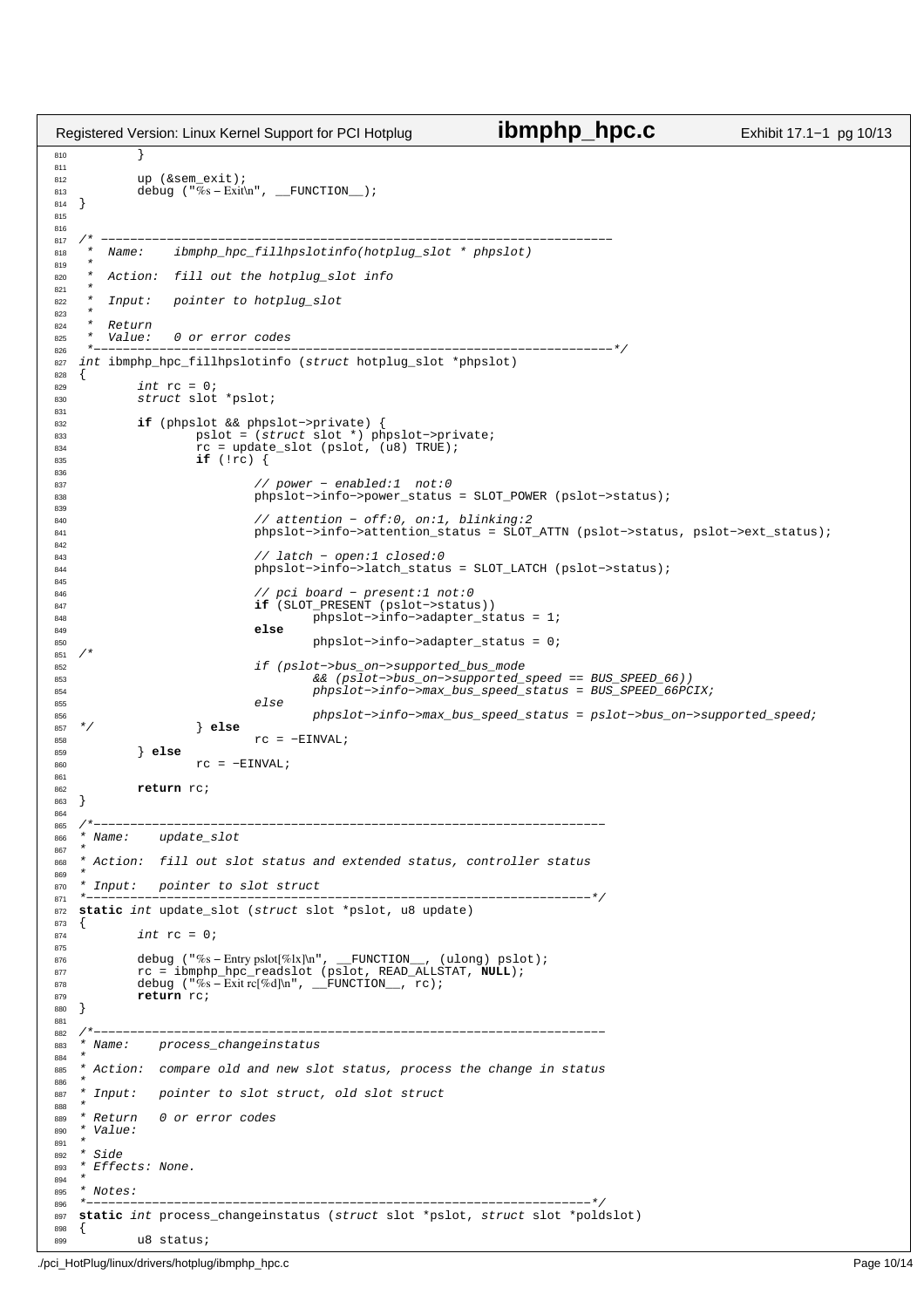int rc = 0; <sup>901</sup> u8 disable = FALSE;  $\frac{302}{902}$  u8 update = FALSE; <sup>904</sup> debug ("process\_changeinstatus − Entry pslot[%lx], poldslot[%lx]\n", (ulong) pslot, (ulong) poldslot); 907 // bit 0 − HPC\_SLOT\_POWER<br>908 **if** ((pslot->status & 0x01) **if** ((pslot−>status & 0x01) != (poldslot−>status & 0x01))  $update = TRUFE;$  // bit 1 − HPC\_SLOT\_CONNECT <sup>912</sup> // ignore // bit 2 − HPC\_SLOT\_ATTN <sup>915</sup> **if** ((pslot−>status & 0x04) != (poldslot−>status & 0x04)) <sup>916</sup> update = TRUE; 918 // bit 3 - HPC\_SLOT\_PRSNT2 919  $\frac{1}{2}$  // bit 4 − HPC\_SLOT\_PRSNT1 **if** (((pslot−>status & 0x08) != (poldslot−>status & 0x08)) 921  $\vert$  ((pslot−>status & 0x10) != (poldslot−>status & 0x10)))<br>922 update = TRUE;  $update = TRUE;$  // bit 5 − HPC\_SLOT\_PWRGD **if** ((pslot−>status & 0x20) != (poldslot−>status & 0x20)) <sup>926</sup> // OFF −> ON: ignore, ON −> OFF: disable slot **if** ((poldslot−>status & 0x20) && (SLOT\_CONNECT (poldslot−>status) == HPC\_SLOT\_CONNECTED) && (SLOT \_PRESENT (poldslot−>status)))  $\frac{1}{\sqrt{1-\frac{1}{\sqrt{1-\frac{1}{\sqrt{1-\frac{1}{\sqrt{1-\frac{1}{\sqrt{1-\frac{1}{\sqrt{1-\frac{1}{\sqrt{1-\frac{1}{\sqrt{1-\frac{1}{\sqrt{1-\frac{1}{\sqrt{1-\frac{1}{\sqrt{1-\frac{1}{\sqrt{1-\frac{1}{\sqrt{1-\frac{1}{\sqrt{1-\frac{1}{\sqrt{1-\frac{1}{\sqrt{1-\frac{1}{\sqrt{1-\frac{1}{\sqrt{1-\frac{1}{\sqrt{1-\frac{1}{\sqrt{1-\frac{1}{\sqrt{1-\frac{1}{\sqrt{1-\frac{1}{\sqrt{1-\frac{1}{\sqrt{1-\frac{1$  // bit 6 − HPC\_SLOT\_BUS\_SPEED <sup>931</sup> // ignore // bit 7 − HPC\_SLOT\_LATCH <sup>934</sup> **if** ((pslot−>status & 0x80) != (poldslot−>status & 0x80)) { 935  $\text{update} = \text{TRUE};$ <br>
936  $\text{/} / \text{OPEN} \rightarrow \text{CLO}$ 936 *// OPEN* −> CLOSE<br>937 **if** (ps1ot->statu 937 **if** (pslot->status & 0x80) {<br>938 **if** (SLOT\_PWRGD (pslot−>status)) {<br>939 *// power goes on and off after closing latch*<br>*// check again to make sure power is still ON*  long\_delay (1 \* HZ); <sup>942</sup> rc = ibmphp\_hpc\_readslot (pslot, READ\_SLOTSTATUS, &status); **if** (SLOT\_PWRGD (status)) <sup>944</sup> update = TRUE; **else** // overwrite power in pslot to OFF 946 pslot−>status &= ~HPC\_SLOT\_POWER;<br>947 pslot−>status &= ~HPC\_SLOT\_POWER; } } // CLOSE −> OPEN **else if** ((SLOT\_PWRGD (poldslot−>status) == HPC\_SLOT\_PWRGD\_GOOD) && (SLOT\_CONNECT (poldslot−>status) == HPC\_SLOT\_CONNECTED) && (SLOT\_PRESENT (poldslot−>st atus))) {  $\frac{1}{952}$  disable = TRUE; } // else − ignore 955<br>956 956 // bit 4 − HPC\_SLOT\_BLINK\_ATTN<br>957 **if** ((pslot->ext status & 0x08) **if** ((pslot−>ext\_status & 0x08) != (poldslot−>ext\_status & 0x08)) 958 update = TRUE; **if** (disable) { debug ("process\_changeinstatus − disable slot\n"); pslot−>flag = FALSE; <sup>963</sup> rc = ibmphp\_disable\_slot (pslot−>hotplug\_slot); } **if** (update || disable) { <sup>967</sup> ibmphp\_update\_slot\_info (pslot); } debug ("%s − Exit rc[%d] disable[%x] update[%x]\n", \_\_FUNCTION\_\_, rc, disable, update); **return** rc; } /\*−−−−−−−−−−−−−−−−−−−−−−−−−−−−−−−−−−−−−−−−−−−−−−−−−−−−−−−−−−−−−−−−−−−−−− process changeinlatch  $977 +$ 978 \* Action: compare old and new latch reg status, process the change 979<br>980 \* Input: old and current latch register status 981  $*$  $R$ eturn  $\theta$  or error codes 983 \* Value:<br>984 \*------ \*−−−−−−−−−−−−−−−−−−−−−−−−−−−−−−−−−−−−−−−−−−−−−−−−−−−−−−−−−−−−−−−−−−−−−\*/ <sup>985</sup> **static** int process\_changeinlatch (u8 old, u8 new, struct controller \*ctrl) { struct slot myslot, \*pslot; Registered Version: Linux Kernel Support for PCI Hotplug **ibmphp\_hpc.c** Exhibit 17.1−1 pg 11/13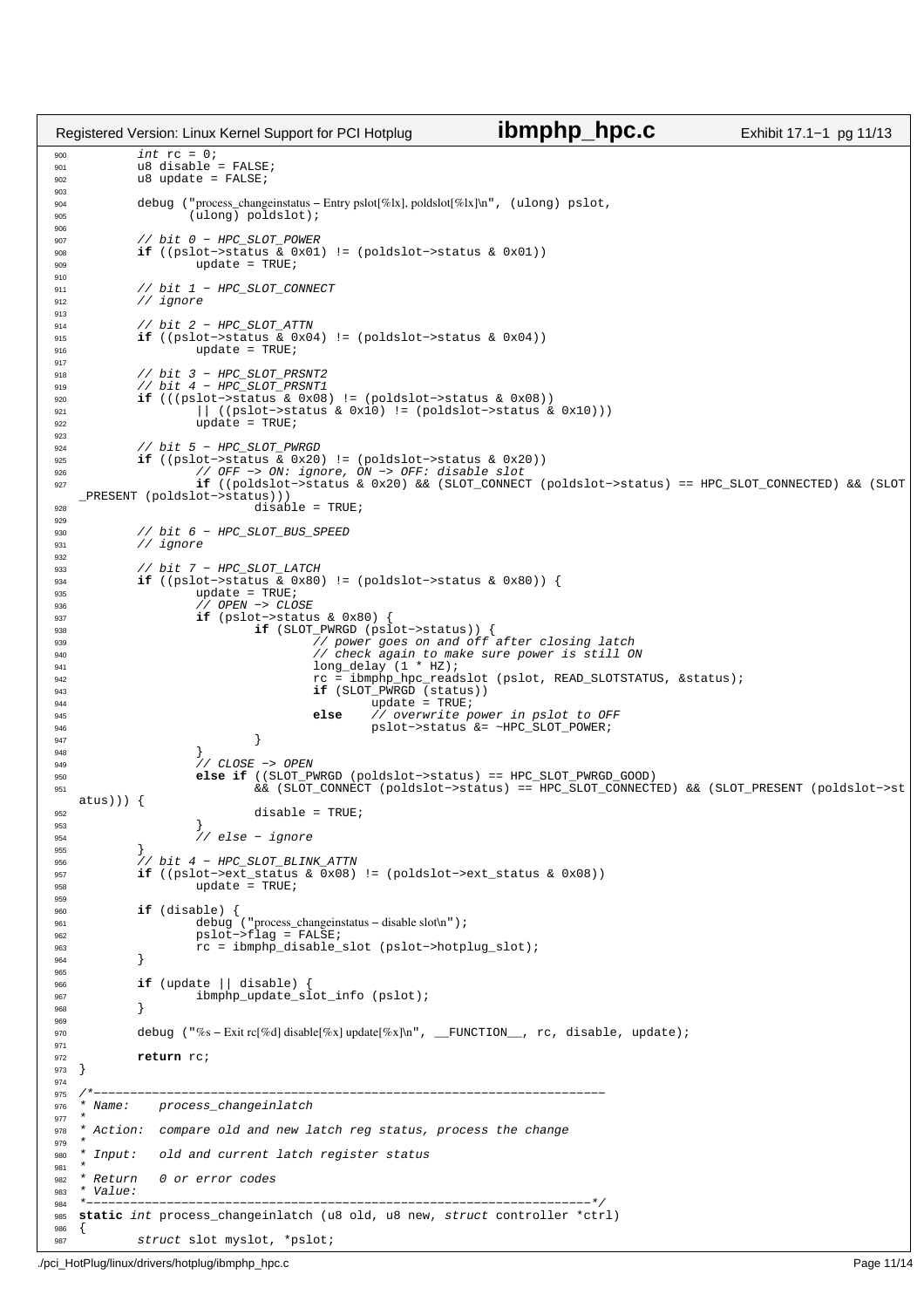```
988 \frac{1}{18} \frac{1}{18} \frac{1}{18} \frac{1}{18} \frac{1}{18} \frac{1}{18} \frac{1}{18} \frac{1}{18} \frac{1}{18} \frac{1}{18} \frac{1}{18} \frac{1}{18} \frac{1}{18} \frac{1}{18} \frac{1}{18} \frac{1}{18} \frac{1}{18} \frac{1}{18} \frac{1}{18} \frac{1}{18989 u8 mask;<br>990 int rc =
              int rc = 0;
991
992 debug ("%s − Entry old[%x], new[%x]\n", __FUNCTION__, old, new);
993 // bit 0 reserved, 0 is LSB, check bit 1−6 for 6 slots
994
995 for (i = ctrl−>starting_slot_num; i <= ctrl->ending_slot_num; i++) {<br>996 mask = 0x01 << i;
996 mask = 0 \times 01 \lt \ 997 if (\text{mask } \& 01)997 if ((mask & old) != (mask & new)) {
998 pslot = ibmphp_get_slot_from_physical_num (i);
999 if (pslot) {
1000 memcpy ((void *) &myslot, (void *) pslot, sizeof (struct slot));<br>2001 rc = ibmphp_hpc_readslot (pslot, READ_ALLSTAT, NULL);<br>2002 debug ("%s-call process_changeinstatus for slot[%d]\n", __FUNCTION_, i);
1003 process_changeinstatus (pslot, &myslot);
1004 else {<br>1004 else {
1005<br>
1006 err ("%s – Error bad pointer for slot[%d]\n", __FUNCTION__, i);
1007 }
1008 }
1009<br>1010
1010 debug ("%s – Exit rc[%d]\n", __FUNCTION__, rc);<br>1011 return rc;
              return rc;
1012 }
1013
1014 /*−−−−−−−−−−−−−−−−−−−−−−−−−−−−−−−−−−−−−−−−−−−−−−−−−−−−−−−−−−−−−−−−−−−−−−
1015 * Name: hpc_poll_thread
1016<br>1017
   * Action: polling
1018<br>1019
   * Return 0
1020 * Value:<br>1021 * --- ---1021 *−−−−−−−−−−−−−−−−−−−−−−−−−−−−−−−−−−−−−−−−−−−−−−−−−−−−−−−−−−−−−−−−−−−−−*/
   static int hpc_poll_thread (void *data)<br>{
1023 {
1024 debug ("%s-Entry\n", __FUNCTION__);<br>
1025 lock_kernel ();
1026 daemonize ();<br>1027 reparent to i
              reparent_to_init ();
1028
1029 // New name
1030 strcpy (current−>comm, "hpc_poll");
1031
1032 unlock_kernel ();
1033
1034 poll_hpc ();
1035<br>1036
1036 tid_poll = 0;
1037 debug ("%s − Exit\n", __FUNCTION__);
1038 return 0;
1039 }
1040
1041<br>1042 /*
    1042 /*−−−−−−−−−−−−−−−−−−−−−−−−−−−−−−−−−−−−−−−−−−−−−−−−−−−−−−−−−−−−−−−−−−−−−−
1043 * Name: ibmphp_hpc_start_poll_thread
1044
1045 * Action: start polling thread<br>1046 *------------------------------
1046 *−−−−−−−−−−−−−−−−−−−−−−−−−−−−−−−−−−−−−−−−−−−−−−−−−−−−−−−−−−−−−−−−−−−−−*/
    int ibmphp_hpc_start_poll_thread (void)
1048 \quad \{1049 int rc = 0;
1050<br>1051
              1051 debug ("ibmphp_hpc_start_poll_thread − Entry\n");
1052
1053 tid_poll = kernel_thread (hpc_poll_thread, 0, 0);
1054 if (tid_poll < 0)<br>1055 err ("ibmn
1055 err ("ibmphp_hpc_start_poll_thread – Error, thread not started\n");<br>TC = -1;
              rc = -1;1057 }
1058
1059 debug ("ibmphp_hpc_start_poll_thread – Exit tid_poll[%d] rc[%d]\n", tid_poll, rc);<br>1060 return rc;
              return rc;
1061 }
1062
1063 /*−−−−−−−−−−−−−−−−−−−−−−−−−−−−−−−−−−−−−−−−−−−−−−−−−−−−−−−−−−−−−−−−−−−−−−
1064 * Name: ibmphp_hpc_stop_poll_thread
1065<br>1066
   * Action: stop polling thread and cleanup
1067 *−−−−−−−−−−−−−−−−−−−−−−−−−−−−−−−−−−−−−−−−−−−−−−−−−−−−−−−−−−−−−−−−−−−−−*/
    void ibmphp_hpc_stop_poll_thread (void)
1069 \{<br>10701070 debug ("ibmphp_hpc_stop_poll_thread − Entry\n");
1071
1072 ibmphp_shutdown = TRUE;
1073 ibmphplock_operations ();
1074
1075 // wait for poll thread to exit
              down (&sem_exit);
1077
Registered Version: Linux Kernel Support for PCI Hotplug ibmphp_hpc.c Exhibit 17.1−1 pg 12/13
```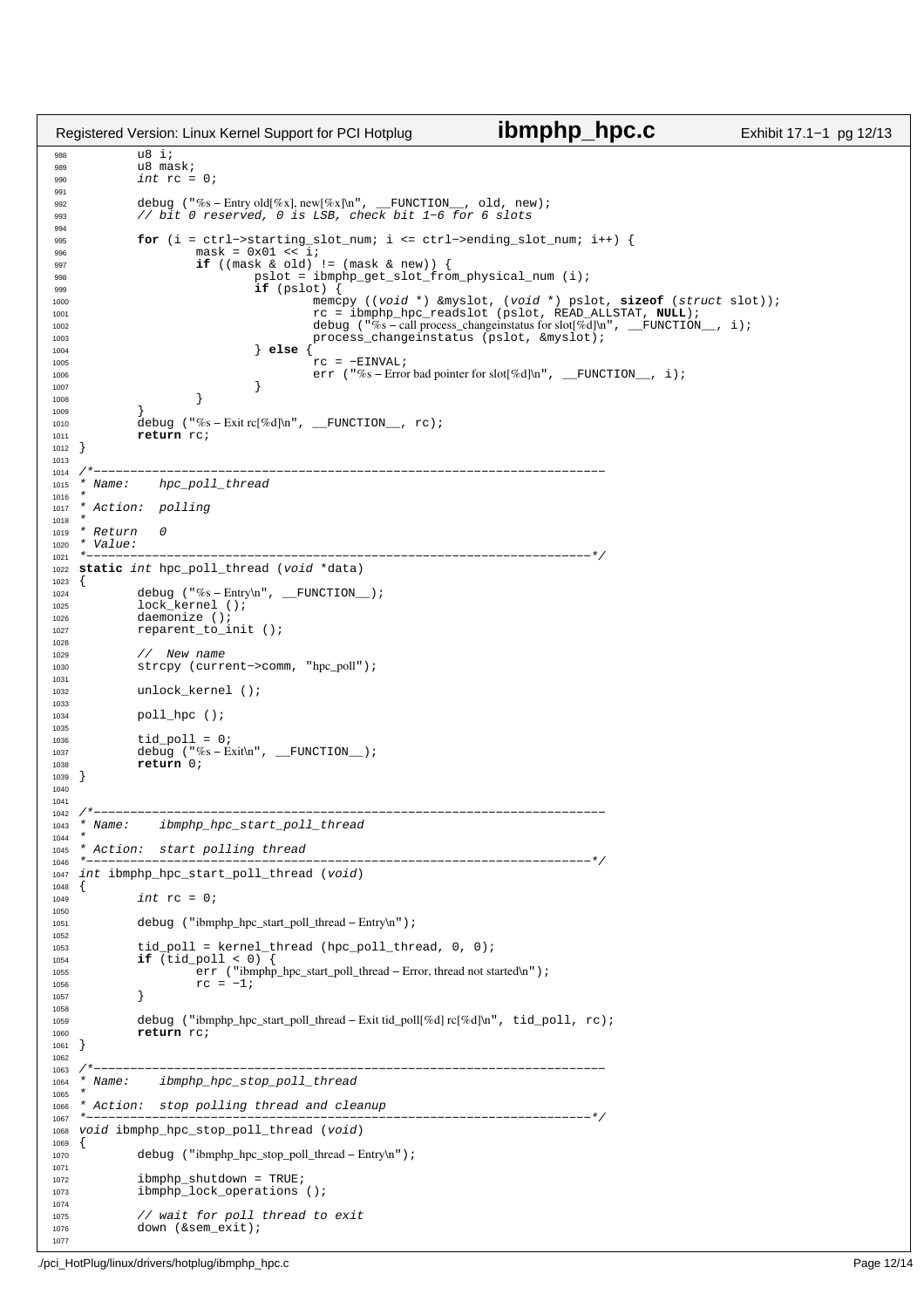```
1078 // cleanup
1079 free_hpc_access ();
1080 ibmphp_unlock_operations ();<br>1081 1081 up (&sem_exit);
             up (ssem_exit);
1082
1083 debug ("ibmphp_hpc_stop_poll_thread − Exit\n");
1084 }
1085
1086 /*−−−−−−−−−−−−−−−−−−−−−−−−−−−−−−−−−−−−−−−−−−−−−−−−−−−−−−−−−−−−−−−−−−−−−−
             hpc_wait_ctlr_notworking
1088 *
1089 * Action: wait until the controller is in a not working state
1090 *<br>1091 * Return
1091 * Return 0, HPC\_ERROR<br>1092 * Value:
   * Value:<br>* --------
1093 *−−−−−−−−−−−−−−−−−−−−−−−−−−−−−−−−−−−−−−−−−−−−−−−−−−−−−−−−−−−−−−−−−−−−−*/
1094 static int hpc_wait_ctlr_notworking (int timeout, struct controller *ctlr_ptr, void *wpg_bbar,
1095 u8 * pstatus)
1096 {
1097 101 int rc = 0;<br>
1098 108 done = FALSE;
1099
1100 debug_polling ("hpc_wait_ctlr_notworking − Entry timeout[%d]\n", timeout);
1101
1102 while (!done) {
1103 *pstatus = ctrl_read (ctlr_ptr, wpg_bbar, WPG_CTLR_INDEX);
1104 if (*pstatus == HPC_ERROR) {
1105 TC = \text{HPC\_EROR};<br>
1106 TC = \text{HPC\_EROR};<br>
1106 \text{done} = \text{TRUE};1106 \text{done} = \text{TRUE};1107 \Big\}1108 if (CTLR_WORKING (*pstatus) == HPC_CTLR_WORKING_NO)<br>1109 done = TRUE;
1109<br>
1109<br>
1110<br>
1110<br>
1if \{ldone\} \{1110 if (!done) {
1111 long_delay (1 * HZ);
if (timeout < 1) {<br>
done = TRUE;
1114 err ("HPCreadslot − Error ctlr timeout\n");<br>
rc = HPC\_ERROR;1115 TC = \text{HPC\_ERROR};<br>
1116 \} else
1116 else
                      1111 timeout−−;<br>}
1118 \Big\}1119 }
1120 debug_polling ("hpc_wait_ctlr_notworking − Exit rc[%x] status[%x]\n", rc, *pstatus);
             return rc;
1122 }
Registered Version: Linux Kernel Support for PCI Hotplug ibmphp_hpc.c Exhibit 17.1−1 pg 13/13
```